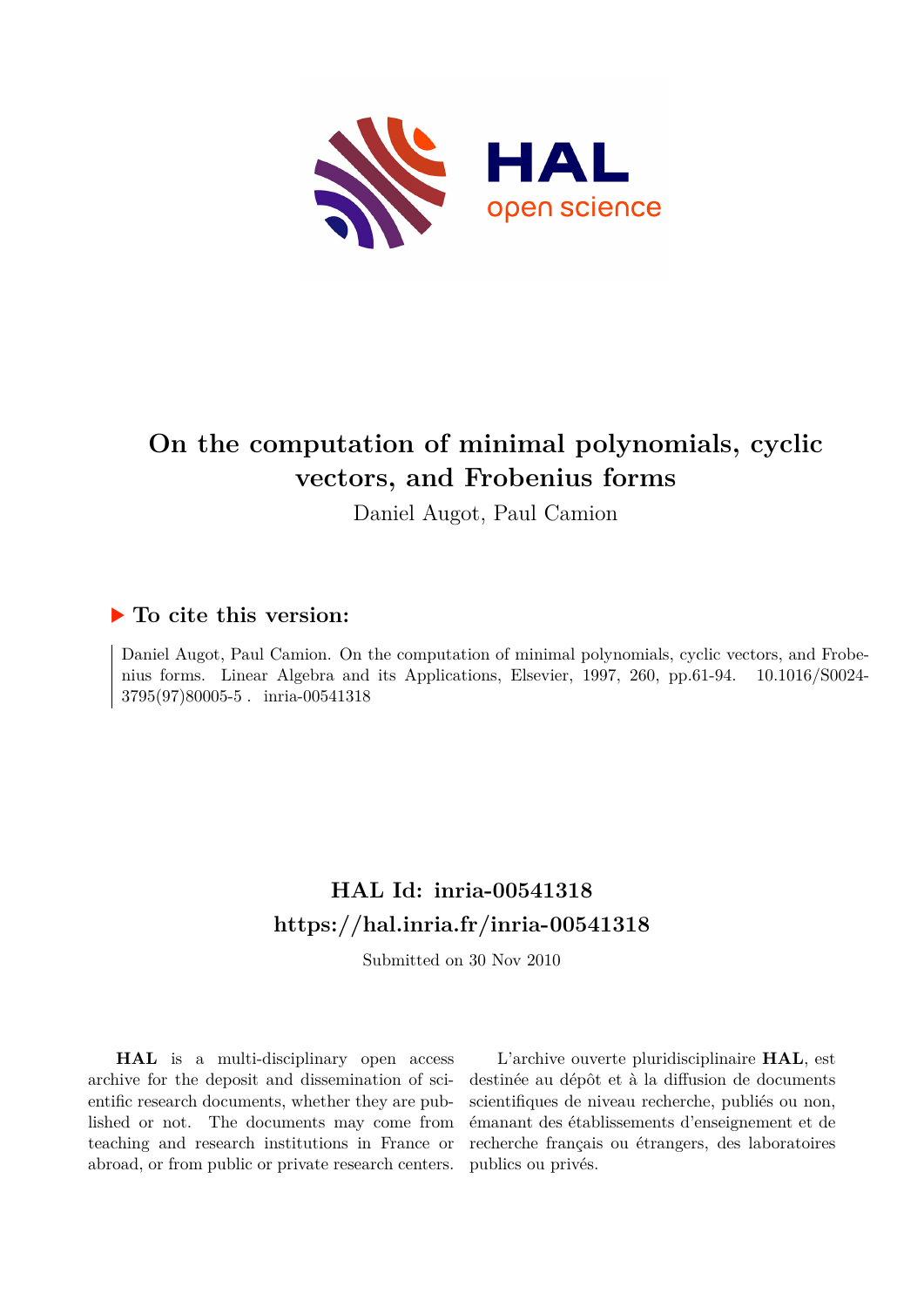## ON THE COMPUTATION OF MINIMAL POLYNOMIAL, CYCLIC VECTORS AND THE FROBENIUS FORM

#### DANIEL AUGOT, PAUL CAMION

Abstract. Various algorithms connected with the computation of the minimal polynomial of a square  $n \times n$  matrix over a field k are presented here. The complexity of the first algorithm, where the complete factorization of the characteristic polynomial is needed, is  $O(\sqrt{n}n^3)$ . It produces the minimal polynomial and all characteristic subspaces of a matrix of size  $n$ . Furthermore an iterative algorithm for the minimal polynomial is presented with complexity  $O(n^3 + n^2m^2)$ , where m is a parameter of the used Shift-Hessenberg matrix. It does not require knowledge of the characteristic polynomial. Important here is the fact that the average value of  $m$  or  $m_{\mathbf{A}}$  is  $\approx \log n$ .

Next we are concerned with the topic of finding a cyclic vector first for a matrix whose characteristic polynomial is square-free. Using the Shift-Hessenberg form leads to an algorithm at cost  $O(n^3 + m^2n^2)$ . A more sophisticated recurrent procedure gives the result in  $O(n^3)$  steps. In particular, a normal basis for an extended finite field will be obtained complexity  $O(n^3 + n^2 \log q)$ .

Finally the Frobenius form is obtained with asymptotic average complexity  $O(n^3 \log n)$ . All algorithms are deterministic. In all four cases, the complexity obtained is better than for the heretofore best known deterministic algorithm. The results are summarized in Tables 1, 2, 3 and 4.

### 1. INTRODUCTION

We present various low complexity algorithms for computing the objects in the title.

Section 2 is concerned with the problem of obtaining the minimal polynomial of a square matrix A. The algorithm introduced recquires the factorization of the characteristic polynomial of A for its input, and produces the minimal polynomial and all characteristic subspaces

Key words and phrases. characteristic polynomial, Hessenberg form, characteristic subspace, minimal polynomial, cyclic vector, normal basis, Frobenius form, centralizer of a matrix.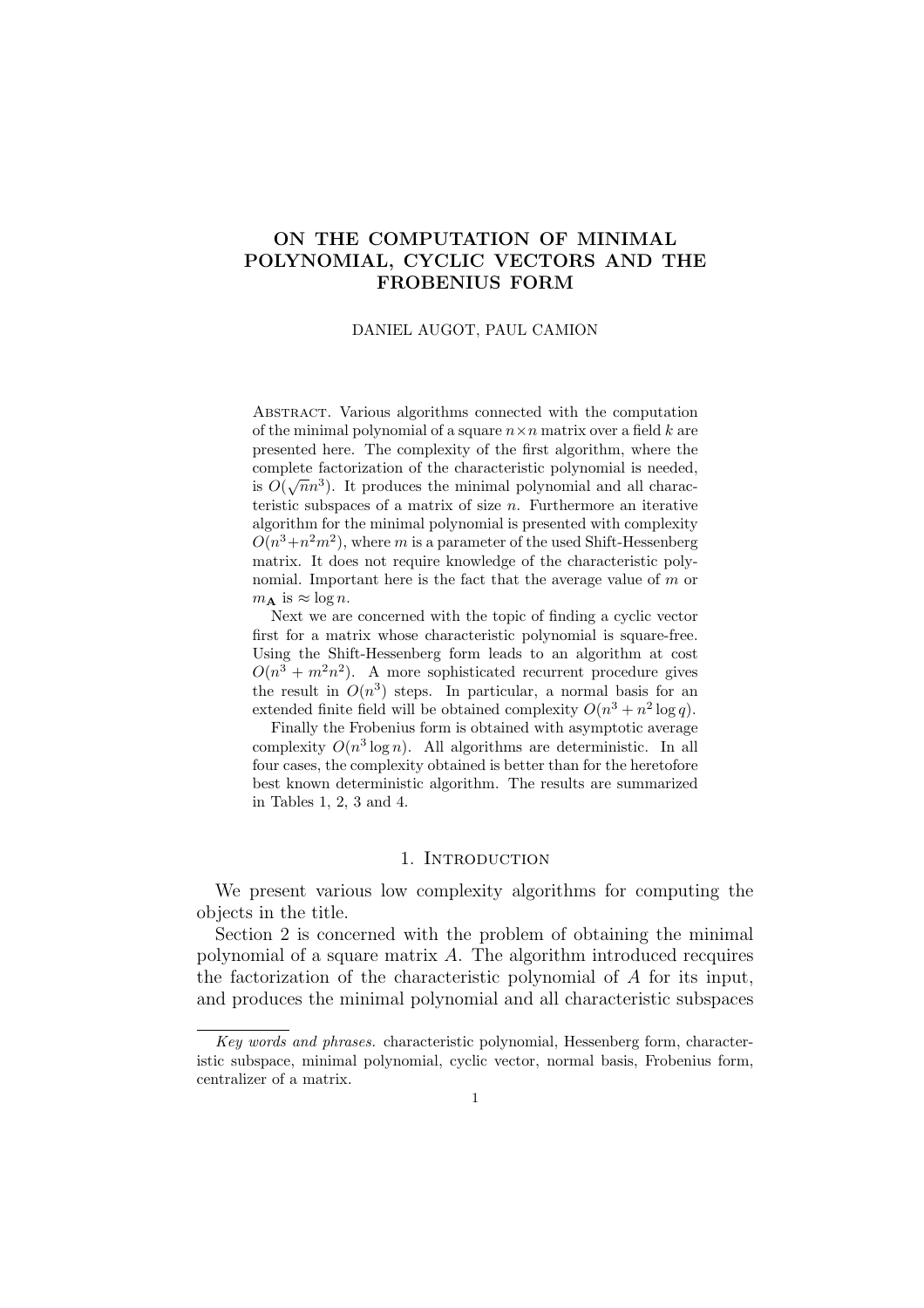| $\parallel$ Problem       | Complexity            | Average complexity         | Section |
|---------------------------|-----------------------|----------------------------|---------|
| Minimal polynomial        | $O(n^{3.5})$          | $\cdot \nu(n^{3.5})$       |         |
| Minimal polynomial        | $O(n^3 + n^2m_A^2)$   | $O(n^3)$                   |         |
| $\parallel$ Cyclic vector | $O(n^3 + n^2m_A^2)$   | $O(n^{3})$                 |         |
| $\parallel$ Cyclic vector | $O(n^3)$              | $O(n^3)$                   |         |
| Normal basis              | $O(n^3 + n^2 \log q)$ | $O(n^3 + n^2 \log q)$      |         |
| Frobenius form            | $O(n^3m_A)$           | $\overline{O(n^3 \log n)}$ |         |

TABLE 1. Summary of complexities

at cost  $O($  $\sqrt{n}n^3$ ). It appeals to a recurrent "divide-and-conquer" procedure.

The Section 3 is of theoretical nature, we introduce the Shift-Hessenberg form of a matrix, whose algebraic properties are studied. Asymptotic are also derived, from the results of R. Stong [8]. Basic algorithmic with that form is detailed.

In Section 4, using this form, we obtain an iterative algorithm ending in the minimal polynomial in  $O(n^3 + n^2m^2)$  elementary operations over  $\mathbb{F}_a$ . It does not need any knowledge of the characteristic polynomial. The number  $m$  is a parameter of the Shift-Hessenberg form, and we have that  $m \leq m_A$ , where  $m_A$  is the number of factors of the characteristic polynomial of A, counted with multiplicities.

We next are concerned with the topic of finding a cyclic vector. We will construct an algorithm for matrices whose characteristic polynomial is square-free. Under that assumption, the Shift-Hessenberg form leads to an algorithm of complexity  $O(n^3 + m^2n^2)$  presented in Section 5, and to a more sophisticated recurrent procedure with complexity  $O(n^3)$  presented in Section 6. Special attention is given to cyclic vectors for the Frobenius automorphism of a finite field. This ends in a deterministic algorithm for computing a normal basis for  $\mathbb{F}_n^{\ltimes}$  in  $O(n^3 + n^2 \log q)$  elementary operations. This algorithm is better than previously known deterministic algorithms [2], and is comparable to the probabilistic algorithms presented in [9, 5].

In Section 7, the Frobenius form is obtained with asymptotic average complexity  $O(n^3 \log n)$ .

The results are summarized in Table 1. We shall compare the complexities of our algorithms to the algorithms described in P. Ozello's work [6]. Ozello's methods have been chosen for implementation by the authors of the Maple system.

Note 1. Our complexity measures are given in terms of elementary operations over  $k$ . All algorithms presented here may be applied to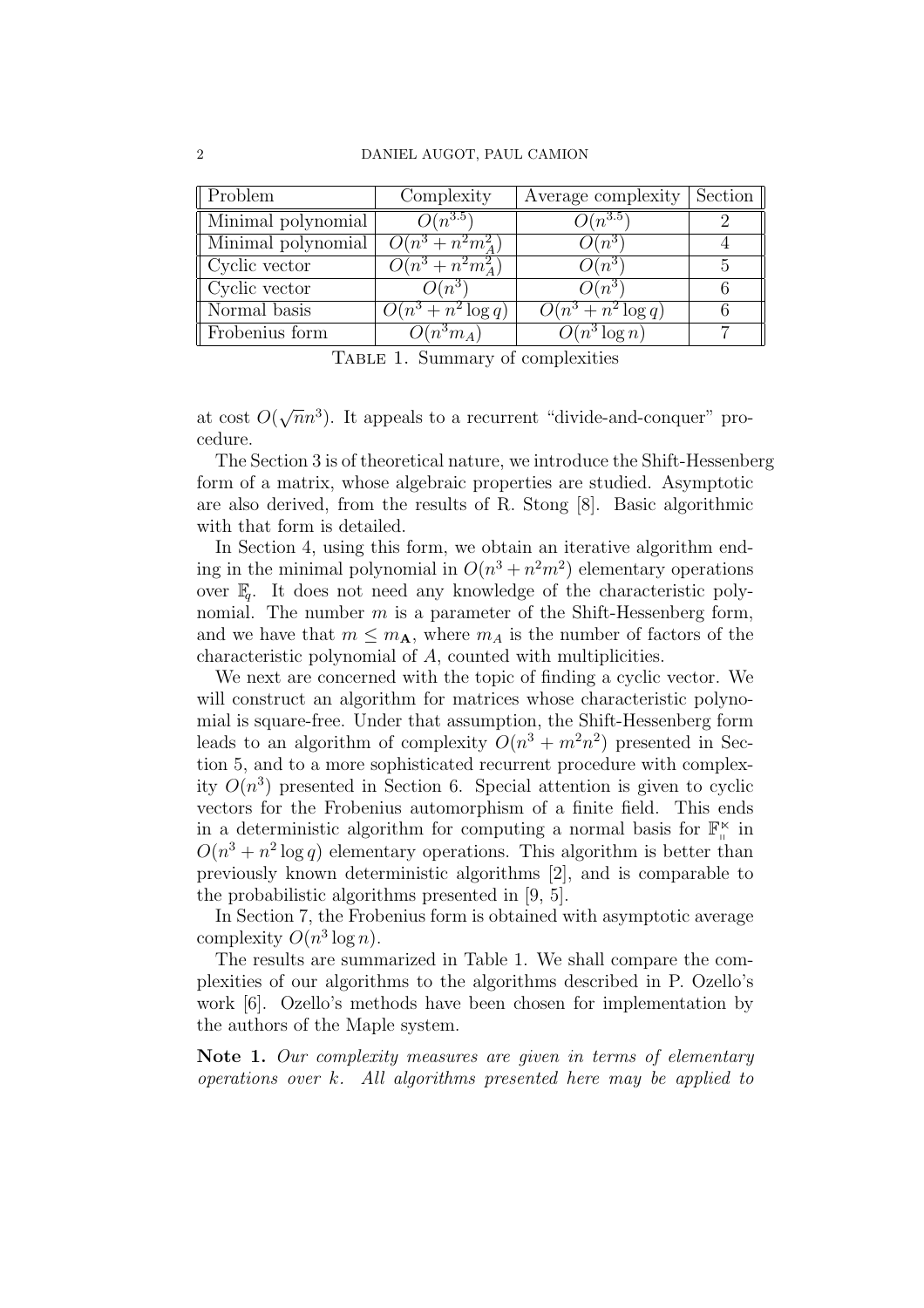matrices over any field **k** and in particular over  $\mathbb{Q}$ , but we don't give any measure of the bit-complexity.

## 2. Characteristic subspaces and minimal polynomial in  $O(n^{3.5})$

In this section, an algorithm with complexity  $O(n^3\sqrt{n})$  is presented for computing the minimal polynomial of a matrix  $A$ , and a blockdiagonal matrix  $D$  similar to  $A$  and exhibiting its characteristic subspaces. The inputs are A and the factorization of its characteristic polynomial. The output are the minimal polynomial, a block-diagonal matrix  $D$  exhibiting the restriction of  $A$  at its characteristic subspaces, and an invertible matrix P such that  $D = P^{-1}AP$ .

Note that the characteristic polynomial of a matrix A can be computed in  $O(n^3)$  elementary operations, as described in [11, 3], by computing a Hessenberg form of A. The characteristic polynomial can be factored at low cost, for instance  $O(n^3 + n^3 \log q)$  [10], although it is not a deterministic algorithm.

2.1. Characteristic subspaces. We recall known facts about characteristic subspaces of a matrix A. The reader may refer to [4]. Let  $\bf{k}$ be a field, we denote  $M_n(\mathbf{k})$  the algebra of  $n \times n$  matrices, and  $GL_n(\mathbf{K})$ the group of invertible  $n \times n$  matrices.

**Theorem 1.** Let  $C(X)$  be the characteristic polynomial of matrix  $A \in$  $M_n(\mathbf{k})$ , and assume  $C(X) = P(X)Q(X)$  where  $P(X)$  and  $Q(X)$  are relatively prime. Let  $V_P = \ker P(A)$  and  $V_Q = \ker Q(A)$ , then

 $\mathbf{k}^n = V_P \oplus V_Q$ , and  $V_P = \text{Im } Q(A)$  and  $V_Q = \text{Im } P(A)$ .

**Definition 1.** Let  $C(X)$  be the characteristic polynomial of matrix A, and let  $C(X)$  factors into  $f_1(X)^{r_1}\cdots f_k(X)^{r_k}$ , where the polynomials  $f_i$  are irreducible. The characteristic subspaces of A are the invariant subspaces  $V_i = \ker f_i(A)^{r_i}, i = 1, \ldots, k.$ 

2.2. The algorithm. The strategy of the algorithm is as follows. If the characteristic polynomial of A is  $C(X) = p(X)^r$  where  $p(X)$  is irreducible, then  $\mathbf{k}^n$  is a characteristic subspace, and finding the minimal polynomial of A reduces to finding the minimal exponent s such that  $p(A)^s = 0.$ 

If the characteristic polynomial is not a power of an irreducible polynomial, we are able to split  $C(X)$  into  $C(X) = P(X)Q(X)$  with  $P(X)$ and  $Q(X)$  relatively prime and either  $P(X)$  or  $Q(X)$  is of degree greater than  $\frac{2}{3}n$  and is a power of an irreducible polynomial, or we have that  $\deg P(X), \deg Q(X) \leq \frac{2}{3}$  $\frac{2}{3}n$ . We recursively apply the procedure on both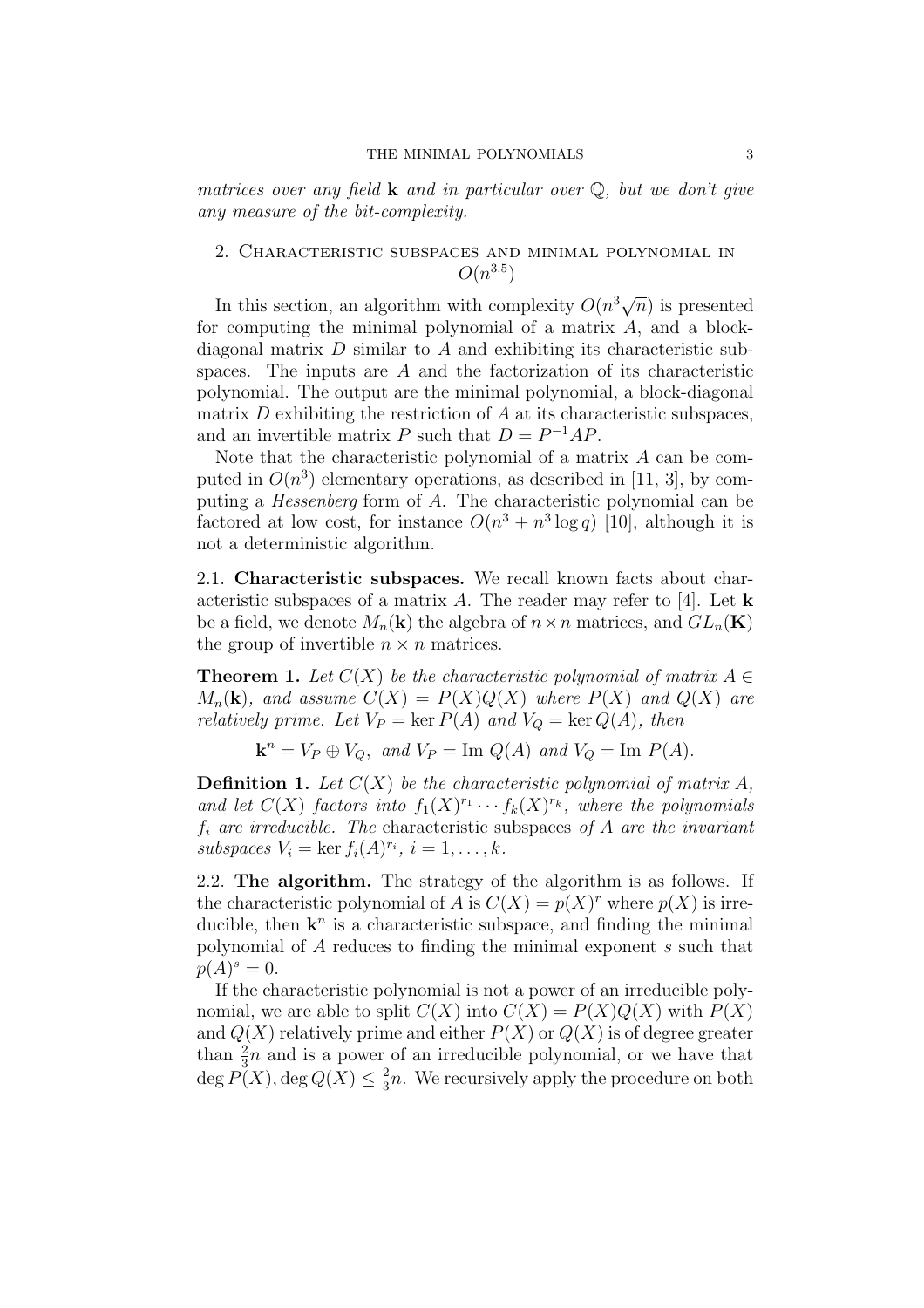$V_P$  and  $V_Q$ , given by Theorem 1. The new matrices are split in their turn, until all characteristic subspaces of A are obtained. Finally the minimal polynomial of the restriction of A to each of those subspaces is computed. The product of those polynomials gives the final result.

Inputs: matrix A and the factorization of its characteristic polynomial,  $C(X) = f_1(X)^{r_1} \dots f_k(X)^{r_k}$ , where  $f_1(X), \dots, f_k(X)$  are the irreducible factors of  $C(X)$ .

Outputs: the minimal polynomial of  $A$ , the splitting of  $\mathbf{k}^n$  into all characteristic subspaces of  $A$ , and the matrix of the restriction  $A$  to the characteristic subspaces.

**Step 1:** Find a splitting of  $C(X) = P(X)Q(X)$  where  $P(X)$  and  $Q(X)$ are coprime. Three cases are considered.

- $C(X) = p(X)^r$ ,  $p(X)$  irreducible. Compute the minimal polynomial  $p(X)^s$  of A in  $\lceil \log_2 r \rceil$  steps by trial and error on s. This nomial  $p(x)$  of A in  $\log_2 r$  steps by trial and error on s. This<br>is done with complexity  $O(n^3\sqrt{n})$ , using Theorem 2, which follows.
- One factor,  $p_i(X)^{r_i}$ , has degree larger than  $\frac{2}{3}n$ . Then  $P(X)$  =  $p_i(X)^{r_i}$ , i.e.  $C(X) = p_i(X)^{r_i}Q(X)$ , and  $Q(\check{A})$  gives a basis for a characteristic subspace.
- All factors  $p_i(X)^{r_i}$  have degree  $\leq \frac{2}{3}$  $\frac{2}{3}n$ . Find a splitting  $C(X) =$  $P(X)Q(X)$  where  $P(X)$  and  $Q(X)$  are relatively prime and where deg  $P(X) \leq \frac{2}{3}$  $\frac{2}{3}n$  and  $\deg Q(X) \leq \frac{2}{3}$  $\frac{2}{3}n$ . This is described in Lemma 1, which follows.

**Step 2:** Compute  $Q(A)$ ,  $P(A)$ . This gives generating vectors for sub-<br>spaces for  $V_2$  and  $V_3$  respectively. This is done at  $cost$   $O(n^3/\sqrt{n})$  using spaces for  $V_P$  and  $V_Q$  respectively. This is done at cost  $O(n^3\sqrt{n})$ , using Theorem 2.

**Step 3:** Compute bases for  $V_P$  and  $V_Q$  respectively. This is done with Gauss elimination, at cost  $O(n^3)$ .

Step 4: Change basis, taking for the new basis the union of the bases just computed, compute the matrices  $A_P$  and  $A_Q$  of the restriction of A to  $V_P$  and  $V_Q$  respectively. The cost is again  $O(n^3)$ .

**Recursive Step** Recursively apply the procedure to  $A_P$  and  $A_Q$ , terminal steps end in basis for all characteristic subspaces by giving the diagonal blocks of D.

Now two main operations are to be performed. The splitting and the evaluation of the polynomials  $P(X)$  and  $Q(X)$  at A, with complexity evaluation of the polynomials  $P(X)$  as<br> $O(n^3\sqrt{n})$ , are detailed in next section.

2.3. Splitting the factors, and evaluation. We state the following useful lemma.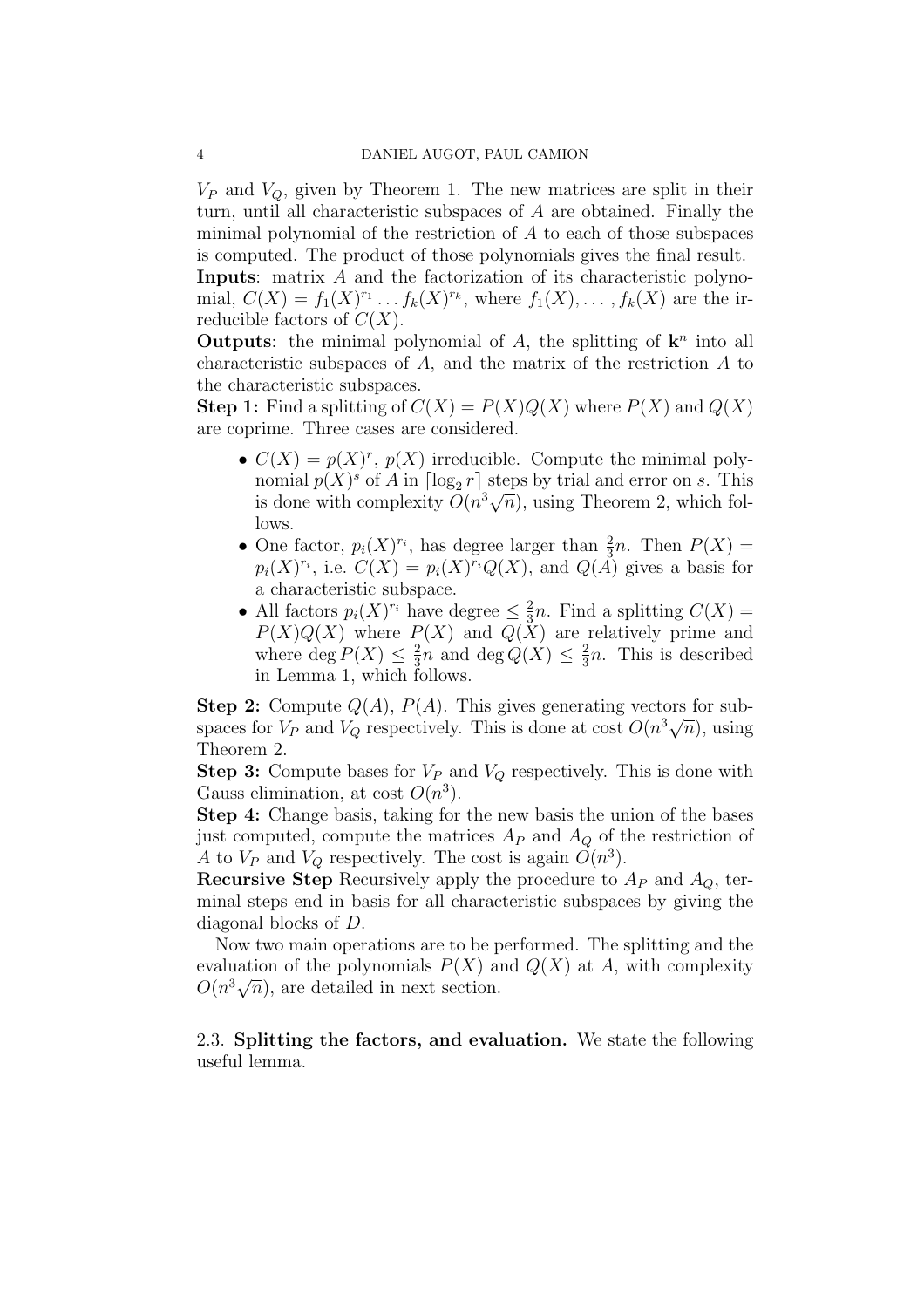**Lemma 1.** Let n and  $n_i, i \in [1, k]$  be positive integers such that  $n_1 +$  $\cdots + n_k = n$ , and  $n_i \leq \frac{2}{3}$  $\frac{2}{3}n$ , for  $1 \leq i \leq k$ . Then there exists a partition  $[1, k] = I \cup J$  such that:

$$
n_I \le \frac{2}{3}n, \text{ and } n_J \le \frac{2}{3}n.
$$

*Proof.* For every subset  $J \subset [1, k]$ , denote  $S_J$  the sum  $\sum_{i \in J} n_J$ . If there exists  $n_i > \frac{1}{3}$  $\frac{1}{3}n$ , choose  $I = \{i\}$  and  $J = [1, k] \setminus I$ .

Otherwise, choose  $J$  as the subset of  $[1.k]$  of maximal size such that  $S_j \leq \frac{2}{3}$  $\frac{2}{3}n$ . Then  $I = [1, k] \setminus J$  necessary satisfies  $S_i \leq \frac{2}{3}$  $\frac{2}{3}n$ . Indeed, if  $S_i > \frac{2}{3}$  $\frac{2}{3}n$ , let I' be constructed from I by removing any of its element. Then  $S_{i'} > \frac{2}{3}$  $rac{2}{3}n-\frac{1}{3}$  $\frac{1}{3}n$ , since  $n_i \leq \frac{1}{3}$  $\frac{1}{3}n, i \in [1, k]$ . Then the complementary J' of I' in [1, k] satisfies  $S_{J'} \leq \frac{2}{3}$  $\frac{2}{3}n$  and contains J. This contradicts the maximality of  $J$ .

Thus, given k integers  $n_1, \ldots, n_k$  summing up to n, we are able to find a splitting  $[1, k] = I \cup J$  such that either  $I = \{i\}$ , and  $i > \frac{2}{3}n$ , either both sets I and J are such that  $n_I \leq \frac{2}{3}$  $\frac{2}{3}n$  and  $n_J \leq \frac{2}{3}$  $\frac{2}{3}n$ .

We now recall how  $p(A)$  can be computed at cost  $\sqrt{t}n^3$ , where t is the degree of  $p(X)$ . A naïve Horner algorithm would lead to  $O(tn^3)$ . This result has been shown in [7], and we recall it for completeness.

**Theorem 2.** For all A in  $M_n(\mathbf{k})$ , for all  $p(X)$  with deg  $p(X)$  at most t,  $p(A)$  can be computed with complexity  $O(\sqrt{t}n^3)$ , and memory space of  $O(\sqrt{t}n^2)$ .

## 2.4. The complexity.

Theorem 3. Given the factorization of its characteristic polynomial, the minimal polynomial of any square matrix over a finite field  $\bf{k}$  and a block-diagonal matrix similar to A exhibiting its characteristic suba biock-anagonal matrix simular to A exhibiting its characteristic subspaces, is computed with time complexity  $O(n^3\sqrt{n})$ , and memory size spaces, is<br> $O(n^2\sqrt{n}).$ 

Proof. We can assume that all intermediate computations for splitting the factors, re-evaluating matrices, and computing bases for sub-spaces are all bounded by  $\gamma n^{3.5}$ . We have to show that the whole recursive algorithm has complexity bounded by  $O(n^{3.5})$ . We prove it by recurrence, assuming that the cost  $C(m)$  of the algorithm is bounded by  $\beta m^{3.5}$ , for  $m < n$ . Then:

$$
C(n) \le \gamma n^{3.5} + 2C(\frac{2}{3}n) \le \gamma n^{3.5} + 2\beta \left(\frac{2}{3}\right)^{3.5} n^{3.5}.
$$
  
Thus  $C(n) \le \beta n^{3.5}$ , with  $\beta = \frac{\gamma}{1 - 2(\frac{2}{3})^{3.5}}$ .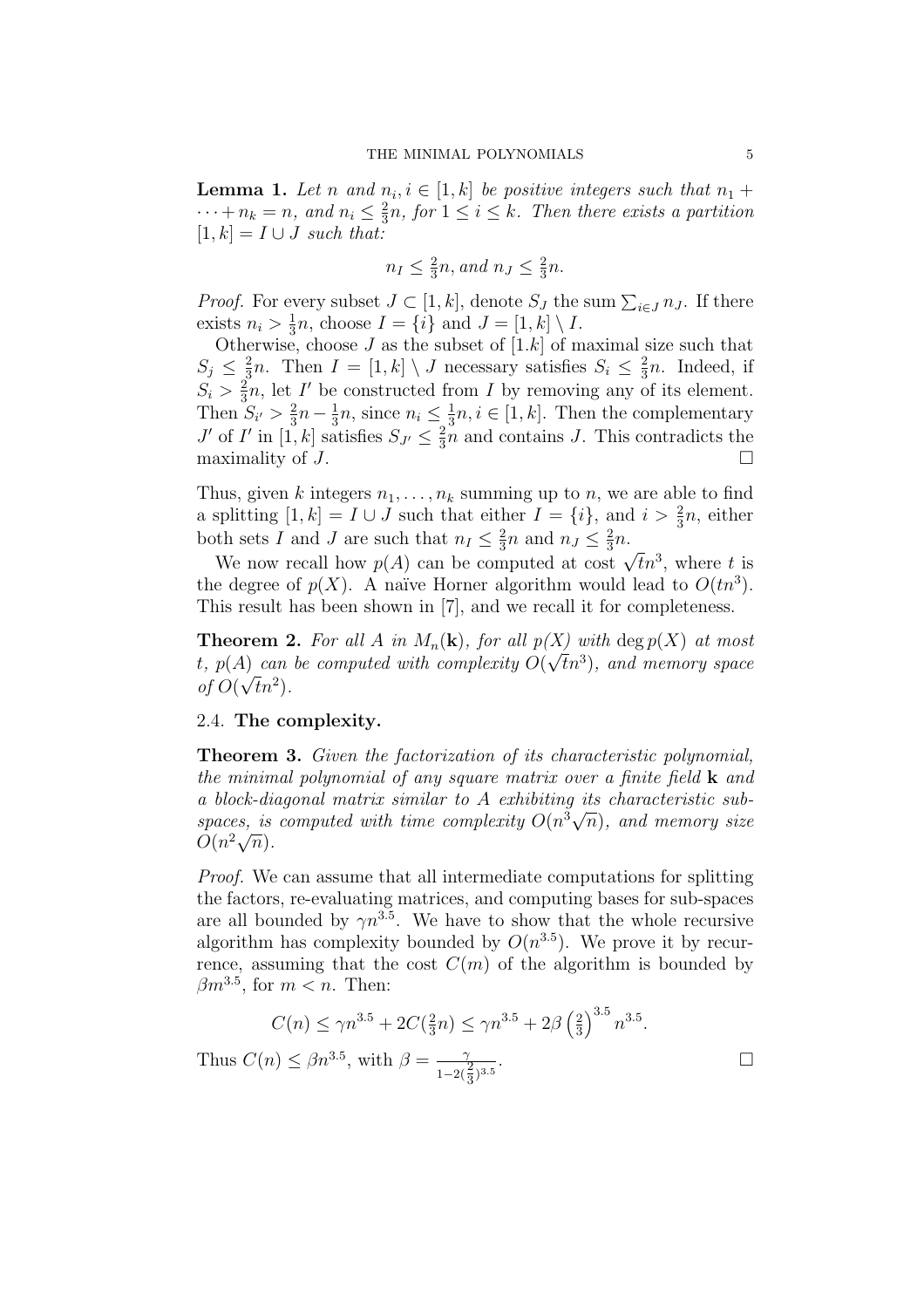#### 6 DANIEL AUGOT, PAUL CAMION

## 3. The Shift-Hessenberg form and the centralizer of a **MATRIX**

We now use the Shift-Hessenberg form of a matrix. The main point is that evaluating a polynomial at a matrix is less expensive when that matrix has the Shift-Hessenberg form. The average improvement is, as will be seen, considerable. Before going to the use of the Shift-Hessenberg form for our algorithmic purposes, we show how Shift-Hessenberg forms shed light on the subgroup of  $GL_n(\mathbf{k})$  commuting with a given fixed linear operator on  $\mathbf{k}^n$ .

3.1. **Shift-basis.** Let A be a square matrix, we denote  $\pi(A)$  the minimal polynomial of A.

**Definition 2.** For A in  $M_n(\mathbf{k})$  and v in  $\mathbf{k}^n$ , the minimal polynomial of A restricted to v is the lowest degree monic non-zero polynomial  $\pi_{v}(X)$ such that  $\pi_v(A)v = 0$ .

**Definition 3.** Let A be an operator on  $\mathbf{k}^n$ . A shift-basis for A is a basis which has the form:

$$
\[v_1, Av_1, \ldots, A^{n_1-1}v_1, v_2, Av_2, \ldots, A^{n_2-1}v_2, \ldots, v_m, Av_m, \ldots, A^{n_m-1}v_m\],\tag{1}
$$

such that  $A^{n_k}v_k$  is linearly dependent of the  $A^iv_j$ ,  $j < k$ , and of the  $A^i v_k$ ,  $i < n_k$ , and, for  $l < n_k$ ,  $A^l v_k$  is linearly independent of the  $A^i v_k$ ,  $i < l$ , and of the  $A^i v_j$ ,  $j < k$ .

It is understood that a shift-basis is actually an ordered basis. Given A, a shift-basis for A can be obtained as follows. First select any  $v_1$ , and introduce the linear independent vectors  $A^i v_1$ , for  $i = 0, \ldots, n_1-1$ , where  $n_1$  is the smallest value of i such that  $A^i v_1$  linearly depends on all previous vectors. Then select  $v_2$  independent of all previous vectors, and proceed with  $A^i v_2$ ,  $i = 0, \ldots, n_2 - 1$  as for  $v_1$ . The process ends in a shift-basis with  $n_1 + n_2 + \ldots + n_m = n$ 

Definition 4. We call a matrix which represents an operator A in a shift-basis a Shift-Hessenberg matrix. A Shift-Hessenberg matrix has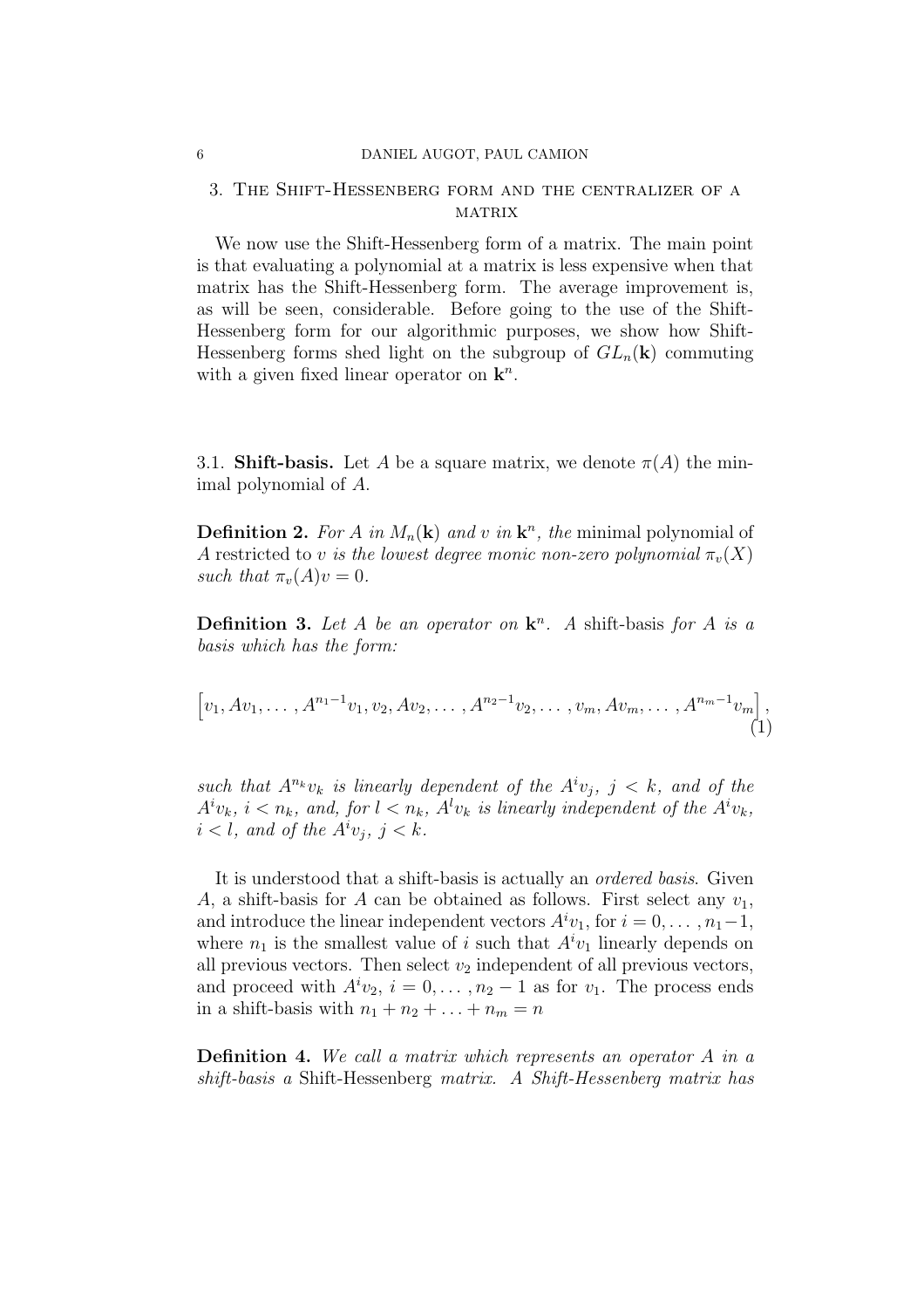the following form:



The parameter m of a Shift-Hessenberg matrix is defined to be the number of zeros on the first subdiagonal, plus one.

Note 2. The number m is the number of diagonal blocks, each block being a companion matrix, i.e. a matrix of the form:



The characteristic polynomial of such a matrix equals its minimal polynomial and is equal to  $X^n - c_{n-1}X^{n-1} - c_{n-2}X^{n-1} \cdots - c_1X^1 - c_0$ . In the case where the parameter  $m = 1$ , the Shift-Hessenberg matrix is itself a companion matrix. We shall denote  $C_p$  the companion matrix associated to the polynomial p. The other extreme situation is for  $m = n$ , where we have an upper triangular matrix.

To every shift-basis corresponds an increasing sequence  $V_1 \subset \ldots \subset$  $V_m$  of invariant subspaces of A, defined by  $V_1 = \text{Vect}\lbrace A^i v_1; i \geq 0 \rbrace$ ,  $V_2 = \text{Vect}\{A^i v_1, A^j v_2; i, j \ge 0\}, \dots, V_m = \mathbf{k}^n.$ 

We have that  $V_i$  is a  $\mathbf{k}[A]$ -module,  $i = 1, \ldots, m$  and consequently  $V_i/V_{i-1}$  is a module. Each of those quotient modules is generated by a single element  $\overline{v}_i$  which is the class of  $v_i$  in  $V_i/V_{i-1}$ . If the minimal polynomial of  $\overline{v}_i$  is denoted by  $f_i(X)$ , the *ith* diagonal block in the Shift-Hessenberg matrix is the companion matrix of  $f_i(X)$ . We also note that  $f_i(X)$  divides the minimal polynomial of  $v_i$ .

## 3.2. The  $k[X]$ -module induced by a matrix.

Notation 1. Let  $p$  be a polynomial and  $v$  a vector, we use the module notation pv for  $p(A)v$ . We use the same notation pv when p is a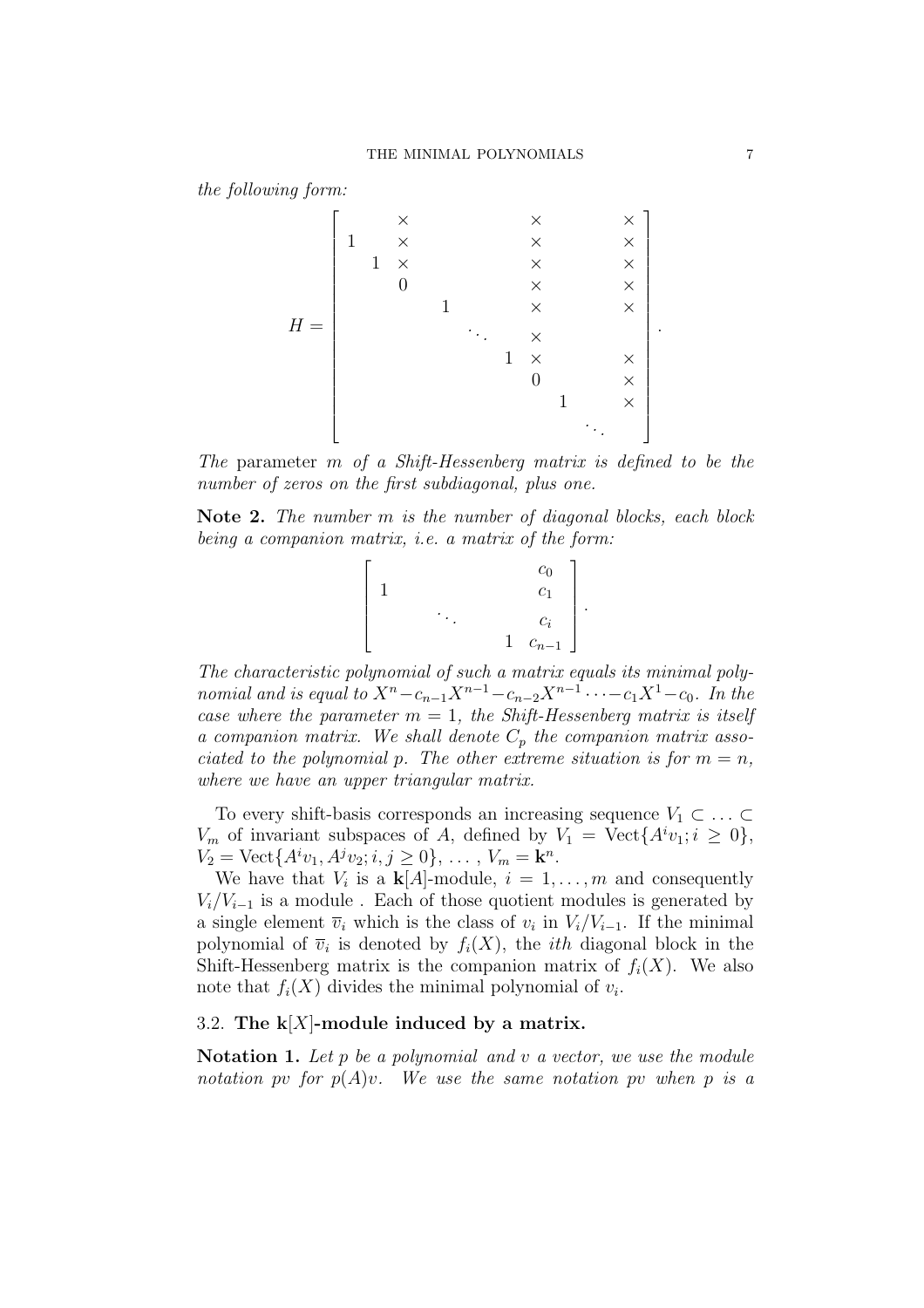polynomial  $p(A_V)$  evaluated at the restriction  $A_V$  of A an invariant subspace  $V$ , and when  $v$  is a vector in  $V$ .

**Definition 5.** The Expanded-Frobenius form of A in  $M_n(\mathbf{k})$  is the following matrix D similar to A:

$$
D = \begin{bmatrix} F_{B_1,B_1} & 0 & \cdots & 0 \\ 0 & F_{B_2,B_2} & \cdots & 0 \\ \vdots & & \ddots & \vdots \\ 0 & 0 & \cdots & F_{B_d,B_d} \end{bmatrix},
$$

where each matrix  $F_{B_i,B_i}$  is a Frobenius matrix:

$$
\left[ \begin{array}{cccc} C_{p_i^{s_{i,1}}} & 0 & \cdots & 0 \\ 0 & C_{p_i^{s_{i,2}}} & \cdots & 0 \\ \vdots & & \ddots & \vdots \\ 0 & 0 & \cdots & C_{p_i^{s_{i,m_i}}} \end{array} \right],
$$

with  $s_{i,1} \leq s_{i,2} \leq \ldots \leq s_{i,m_i}$ , and with  $\gcd(p_i, p_j) = 1$  if  $i \neq j$ .

We thus have that  $p_i^{s_{i,m_i}}$  is the minimal polynomial of  $F_{B_i,B_i}$ . The subspaces for which the matrix is a companion matrix are denoted by  $V_{p_i^{s_{i,1}}}, \ldots V_{p_i^{s_{i,m_i}}}$ . The whole space  $\mathbf{k}^n$  can be viewed as the direct sum  $\stackrel{p_i}{\bigoplus} \stackrel{p_i}{\oplus} \oplus \stackrel{m_i}{\_j=1} V_{p_i^{s_{i,j}}}.$ 

We consider  $\mathbf{k}^n$  equipped with the natural structure of  $\mathbf{k}[X]$ -module induced by A. Then the module  $\mathbf{k}^n$  can be represented as the product of rings:

 $R_{1,1} \times \cdots \times R_{1,m_1} \times R_{2,1} \times \cdots \times R_{2,m_2} \times \cdots \times R_{d,1} \times \cdots \times R_{d,m_d}$ 

considered as  $\mathbf{k}[X]$ -modules where  $R_{i,j} = \mathbf{k}[X]/p_i^{s_{i,j}}$ . For any vector u, we denote by  $u_{R_{i,j}}$  the component of u in the ring  $R_{i,j}$ . Thus  $u_{R_{i,j}}$  may be considered indiscriminately as a vector or a polynomial of degree less than  $s_{i,j}deg(p_i)$ .

3.3. Shift-bases for the Expanded-Frobenius form. We study the nature of shift-bases which yield the expanded Frobenius form of an operator A.

**Lemma 2.** Let u be a vector in  $\mathbf{k}^n$ , such that  $p_i^{s_{i,j}}u = 0$ . Then the components of u viewed in the  $\mathbf{k}[X]$ -module decomposition of  $\mathbf{k}^n$  satisfy  $u_{R_{k,l}} = 0$  if  $k \neq i$ .

*Proof.* Suppose there exists  $k, l, k \neq i$  such that  $u_{R_{k,l}} \neq 0$ . Then  $p_i^{s_{i,j}}u_{|R_{k,l}}$  cannot be zero, since  $u_{|R_{k,l}}$  is not zero, and since  $p_i^{s_{i,j}}$  $i^{s_{i,j}}$  is a unit of  $R_{k,l} = \mathbf{k}[X]/p_k^{s_{k,l}}$ . This contradicts the assumption on u.  $\Box$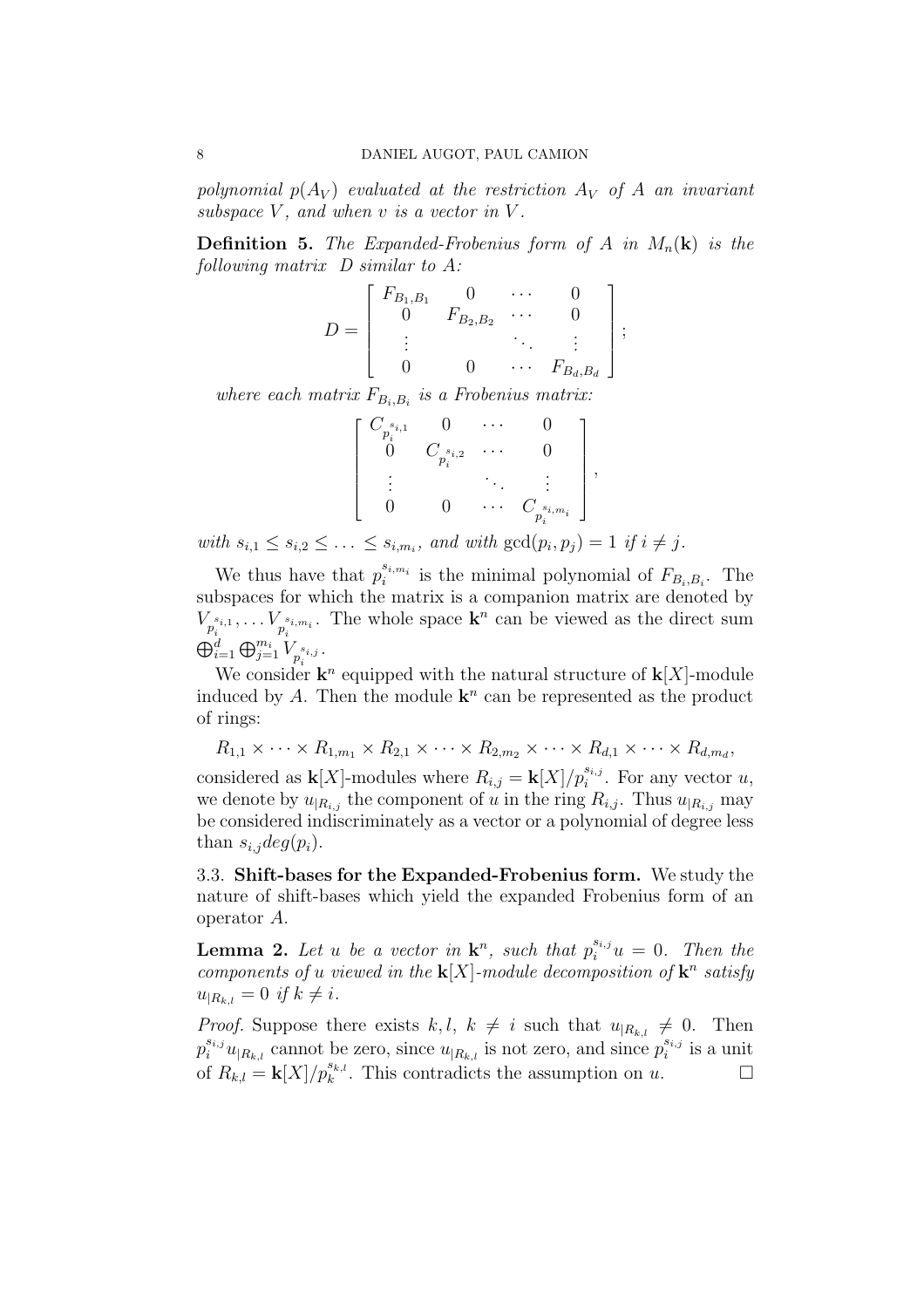**Lemma 3.** Let u be a vector in  $\mathbf{k}^n$ , whose minimal polynomial is  $p_i^{s_{i,j}}$  $\frac{s_{i,j}}{i}$  . Then the components of u in  $R_{i,l}$  are described as follows:

- (1)  $l < j$ ;  $u_{R_{i,l}}$  can be any element of  $R_{i,l}$ ,
- (2)  $l = j$ ;  $u_{R_{i,l}}$ , considered as a polynomial, is prime to  $p_i$ ,
- (3)  $l > j$ ;  $u_{|R_{i,l}}$  is a multiple of  $p_i^{s_{i,u}-s_{i,j}}$  $\frac{s_{i,u}-s_{i,j}}{i}$  .

*Proof.* Since the minimal polynomial of u is  $p_i^{s_{i,j}}$  $i^{s_{i,j}}$ , then we have that  $p_i^{s_{i,j}}v = 0$  for any vector v in  $R_{i,l}$ , whenever  $l < j$ , since  $p_i^{s_{i,l}}$  $i^{s_{i,l}}$ , which divides  $p_i^{s_{i,j}}$  $s_{i,j}$ , is the minimal polynomial of A restricted to  $R_{i,l}$ . This establishes the result for the case  $l < j$ .

In case  $l = j$ , a vector is cyclic for a companion matrix if, considered as a polynomial, it is relatively prime to the minimal polynomial of that matrix.

In case  $l > j$  we must have that  $p_i^{s_{i,j}} u = 0$ . This implies in  $R_{i,j}$  that  $p_i^{s_{i,j}} u_{|R_{i,l}} \, = \, 0 \bmod p_i^{s_{i,l}}$  $s_{i,l}$ , and thus we must have that  $p_i^{s_{i,l}-s_{i,j}}$  divides  $u_{|R_{i,l}}.$ 

Property 1. From the previous lemmas, all shift-bases yield the expanded Frobenius matrix D as described in definition 5 have the form:

$$
v_{1,1}, D v_{1,1}, \ldots, D^{n_{1,1}-1} v_{1,1}, \ldots, v_{d,m_d}, D v_{d,m_d}, \ldots, D^{n_{d,m_d}-1} v_{d,m_d},
$$

where  $n_{i,j} = s_{i,j} \deg p_i$ , and where each  $v_{i,j}$  is such that  $p_i^{s_{i,j}}$  $i^{s_{i,j}}$  is its minimal polynomial.

3.4. From shift-bases to the centralizer of a matrix. Let  $A \in$  $M_n(\mathbf{k})$  be similar to the matrix S, with  $S = P^{-1}AP$ . Suppose that P' is another basis yielding the same form S of A, that is,  $S = P^{-1}AP'$ . From the equality  $P^{-1}AP = P'^{-1}AP'$ , we get  $(P'P^{-1})A = A(P'P^{-1})$ . Thus  $P'P^{-1}$  belongs to the centralizer of A. Conversely, let C belongs to the centralizer of A, and let  $S = P^{-1}AP$ . Since  $AC = CA$ , we get  $S = (CP)^{-1}A(CP)$ , thus CP is another basis yielding the matrix S for A.

In particular, if S is the expanded Frobenius form of  $A$ , then shiftbases yielding S are in correspondence with the elements of the centralizer of  $A$ . Suppose  $S$  has the form: .<br>F

$$
\left[\begin{array}{cc} s & 0 \\ 0 & t \end{array}\right],
$$

where s is the restriction of A to  $V_s$ , t the restriction of A to  $V_t$ , with  $V_s \oplus V_t = \mathbf{k}^n$ . Suppose also that the minimal polynomials of s and t are coprime.

Let  $v_{1,1} \ldots v_{k_s,m_{k_s}}$  be vectors producing a shift-basis for s, as in property 1, and let  $p_i^{s_{i,j}}$  be the minimal polynomial of  $v_{i,j}$ . Let  $v_{i,j}^{\star}$  denote the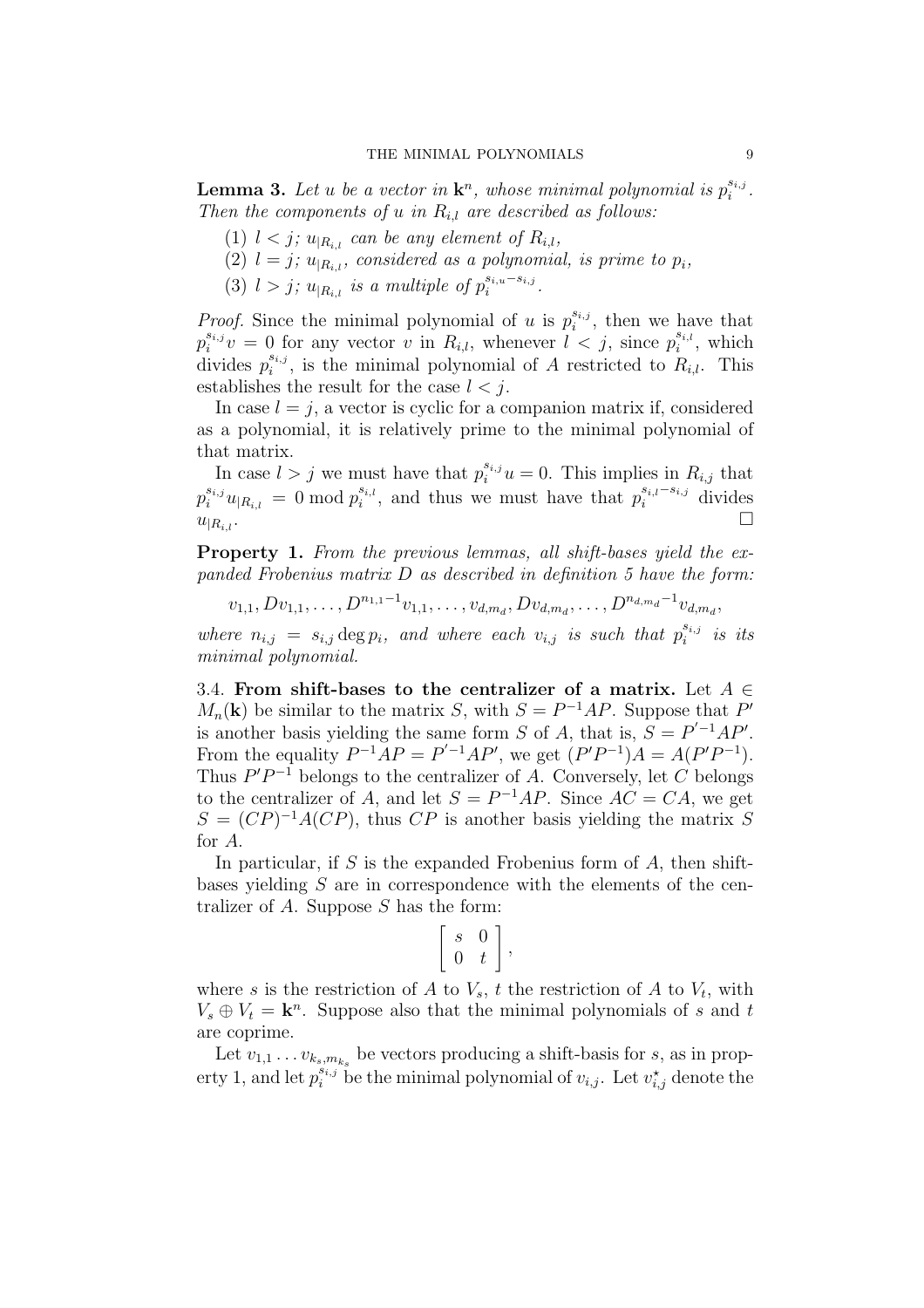vector  $(v_{i,j}, 0) \in \mathbf{k}^n$ , then the minimal polynomial of  $v_{i,j}^{\star}$  is  $p_i^{s_{i,j}}$  $_i^{s_{i,j}}$ . Similarly, let  $w_{1,1} \dots w_{k_t,m_{k_t}}$  yield a shift-basis for t, with minimal polynomials  $q_i^{r_{i,j}}$  $\sum_{i}^{r_{i,j}}$ , and let  $w_{i,j}^{\star}$  be the vector  $(0, w_{i,j})$ , whose minimal polynomial is also  $q_i^{r_{i,j}}$  $\sum_{i=1}^{r_{i,j}}$ . Then, by property 1, the family  $v_{1,1} \ldots v_{k_s,m_{k_s}}, w_{1,1} \ldots w_{k_t,m_{k_t}}$ yields a shift-basis for A. We have proved:

Corollary 1. The centralizer of the direct sum of two matrices s and t whose minimal polynomials are relatively prime is the direct product of the centralizers of s and t respectively.

In the case where  $\mathbf{k} = \mathbb{F}_q$  we can derive the enumeration of the centralizer of any given matrix.

Theorem 4. Let A be an operator whose Expanded-Frobenius form is as in definition 5. The number of shift-basis for A which yield the above Frobenius form is

$$
\prod_{i=1}^{d} \prod_{j=1}^{m_i} q^{\deg(p_i)} \left( \sum_{w=1}^{j-1} s_{i,w} + (m_i - j)s_{i,j} \right) \phi(p_i^{s_{i,j}}). \tag{2}
$$

where  $\phi(p_i^{s_{i,j}})$  $i_j^{s_{i,j}}$  =  $q^{s_{i,j} \deg(p_i)}(1-q^{-\deg(p_i)})$  is the number of polynomials of degree less than  $\deg(p_i^{s_{i,j}})$  $\binom{s_{i,j}}{i}$  prime to  $p_i^{\hat{s}_{i,j}}$  $\frac{s_{i,j}}{i}$  .

Proof. Each such shift-basis is given by a sequence as:

$$
v_{1,1}, v_{1,2}, \ldots, v_{1,m_1}, v_{2,1}, \ldots, v_{2,m_2}, \ldots, v_{d,1} \ldots v_{d,m_d},
$$

in which the minimum degree polynomial canceling  $v_{i,j}$  is  $p_i^{s_{i,j}}$  $\frac{s_{i,j}}{i}$  .

In formula (2), the outermost product is due to Lemma 2. The innermost product enumerates for each  $p_i^{s_{i,j}}$  $i_i^{s_{i,j}}$  the number of vectors v such that  $p_i^{s_{i,j}}v = 0$ . The sum  $\sum_{w=1}^{j-1} s_{i,w}$  stands for the rings  $R_{i,l}$ ,  $l < j$ , in which any vector v satisfies  $p_i^{\overline{s}_{i,j}}v = 0$ . The term  $(m_i - j)s_{i,j}$  is a result of the fact that for every  $l > j$  the number of polynomials multiple of  $p_i^{s_{i,l}-s_{i,j}}$  $i_i^{s_{i,l}-s_{i,j}}$  in  $\mathbf{k}[X]/p_i^{s_{i,l}}$  is  $q^{\deg(p_i)s_{i,j}}$ .

Finally,  $\phi(p_i^{s_{i,j}})$  $\sum_{i=1}^{s_{i,j}}$  is the number of polynomials prime to  $p_i^{s_{i,j}}$  $i^{s_{i,j}}$ , i.e. the number of units in  $R_{i,j}$ .

3.5. The average number of factors of a characteristic polynomial. R. Stong gives in [8] the following result.

**Theorem 5.** Let  $X_n$  be the random variable assuming as values the number of factors of the characteristic polynomials of matrices in  $GL_n(\mathbb{F}_q)$ , counted with multiplicities. Then the expectation  $EX_n$  of  $X_n$  is asymptotically equivalent to log n.

We shall generalize the result to all matrices by proving the following: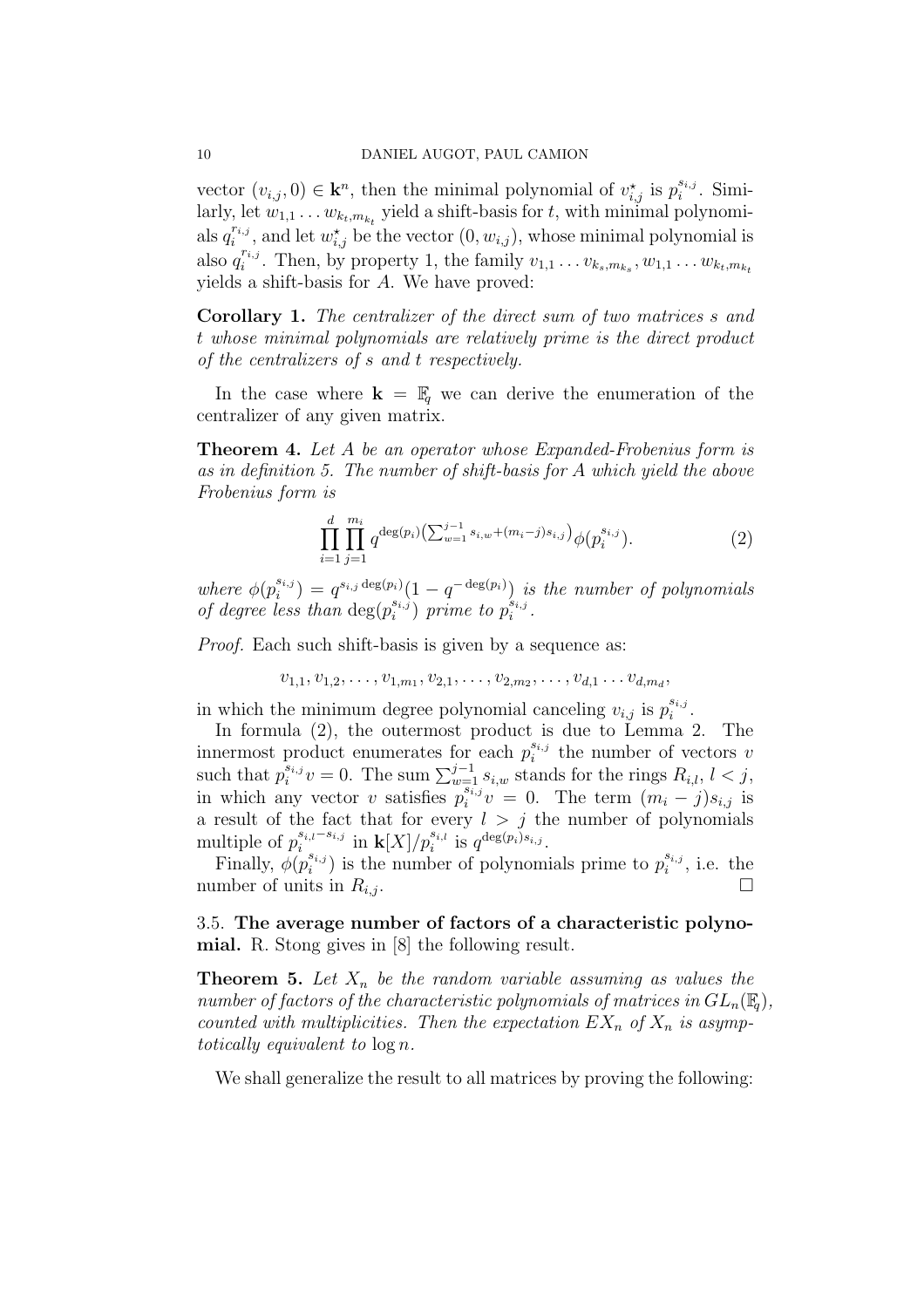**Theorem 6.** Let  $Y_n$  be the random variable assuming as values the number of factors of characteristic polynomials of matrices in  $M_n(\mathbb{F}_q)$ , counted with multiplicities, and let  $EY_n$  be the expectation of  $Y_n$ . Then, for every  $\epsilon > 0$ , there exits  $n_0$  such that  $EY_n \leq 2(1+\epsilon) \log n$  for  $n \geq n_0$ .

The proof of the Theorem needs two lemmas that will be first established. For any matrix  $A \in M_n(\mathbb{F}_q)$ , we consider its Expanded-Frobenius form as follows: .<br>F 1

$$
\left[\begin{array}{cc} s & 0 \\ 0 & t \end{array}\right],\tag{3}
$$

where s is a Frobenius form with characteristic polynomial  $X^{n_1}$  for some  $n_1$ , and t is an invertible matrix of size  $n_2 = n - n_1$ .

**Lemma 4.** The average number  $EZ_n$  of factors counted with multiplicities of the characteristic polynomial of t, as in  $(3)$ , for matrices A in  $M_n(\mathbb{F}_q)$ , satisfies:  $\forall \epsilon > 0$ ,  $\exists n_0, n \geq n_0 \Rightarrow EZ_n \leq (1+\epsilon) \log n$ .

*Proof.* Let  $S_{n_1}$  be the set of Frobenius matrices with characteristic polynomial  $X^{n_1}$  and let  $S_{n_2}$  be the set of invertible Frobenius matrices whose characteristic polynomial has degree  $n_2$ . We denote by  $z_{s,n_1}$  the size of the centralizer of  $s \in S_{n_1}$  and by  $z_{t,n_2}$  the size of the centralizer of  $t \in S_{n_2}$ . Given s in  $S_{n_1}$  and t in  $S_{n_2}$ , then by Corollary 1, the number of matrices having Frobenius form as in equation (3) is:

$$
\frac{|GL_n(\mathbb{F}_q)|}{z_{s,n_1}z_{t,n_2}}.
$$

The number of matrices having  $X^{n_1}$  in the decomposition of their characteristic polynomial and a fixed matrix  $t$  in their second diagonal block as in  $(3)$  is:

$$
\sum_{s \in S_{n_1}} \frac{|GL_n(\mathbb{F}_q)|}{z_{s,n_1} z_{t,n_2}} = \frac{|GL_n(\mathbb{F}_q)|}{z_{t,n_2}} \sum_{s \in S_{n_1}} \frac{1}{z_{s,n_1}} = \frac{1}{z_{t,n_2}} \chi(n_1, n, q),
$$

where  $\chi(n_1, n, q) = |GL_n(\mathbb{F}_q)| \sum$  $s \in S_{n_1}$   $\frac{1}{z_{s_n}}$  $\frac{1}{z_{s_{n_1}}}$ .

Now let  $C_{n_2,k}$  be the set of polynomials  $C(X)$ ,  $C(0) \neq 0$ , of degree  $n_2$ that split into k factors counted with multiplicities, and let  $S_{n_2,k}$  be the set Frobenius matrices of size  $n_2$  whose characteristic polynomial belongs to  $C_{n_2,k}$ . The number of matrices in  $M_n(\mathbb{F}_q)$  whose characteristic polynomial is  $X^{n_1}C(X)$ , for  $C(X)$  in  $C_{n_2,k}$ , is:

$$
\chi(n_1, n, q) \sum_{t \in S_{n_2, k}} \frac{1}{z_{t, n_2}}.
$$

Denote by  $\theta$  the random variable assuming as value the size of the non-singular part of a matrix, and denote by  $\eta$  the random variable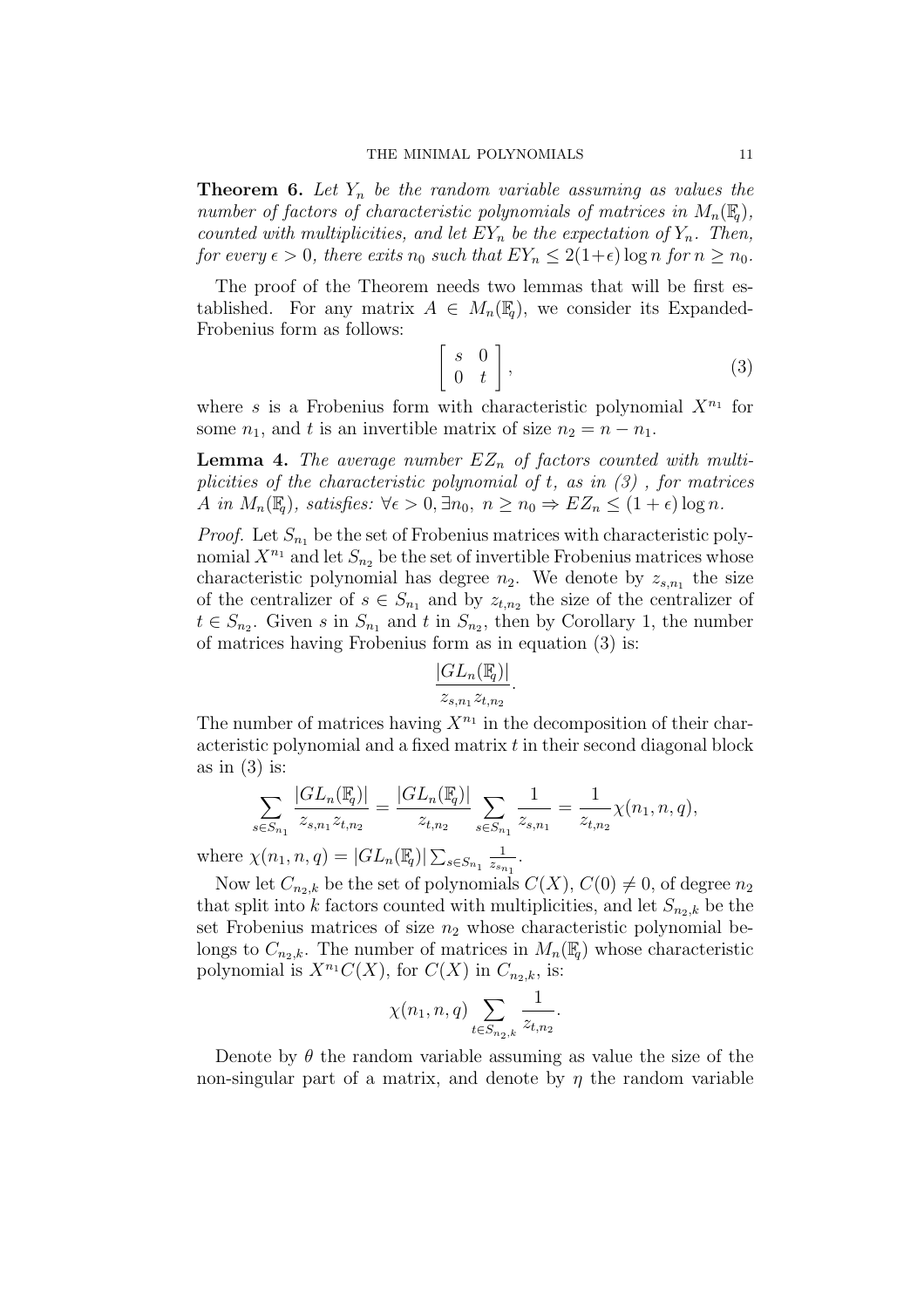assuming as value the number of factors of the characteristic polynomial of the non-singular part. The conditional probability  $P_n\{\eta = k \mid$  $\theta = n_2$ } that  $C(X)$  belongs to  $C_{n_2,k}$  for a matrix in  $M_n(\mathbb{F}_q)$  whose characteristic polynomial is  $X^{n_1}C(X)$ , is thus:

$$
\frac{\chi(n_1, n, q) \sum_{t \in S_{n_2,k}} \frac{1}{z_{t,n_2}}}{\chi(n_1, n, q) \sum_{t \in S_{n_2}} \frac{1}{z_{t,n_2}}} = \frac{\sum_{t \in S_{n_2,k}} \frac{|GL_{n_2}(\mathbb{F}_q)|}{z_{t,n_2}}}{\sum_{t \in S_{n_2}} \frac{|GL_{n_2}(\mathbb{F}_q)|}{z_{t,n_2}}} = P_{n_2}\{\eta = k\},\,
$$

where  $P_n\{\eta = k\}$  denotes the probability that an invertible matrix in  $GL(n,\mathbb{F}_q)$  has a characteristic polynomial which splits into k factors.

Now we can conclude: the expected number of factors of the invertible block of any matrix in  $M_n(\mathbb{F}_q)$  is given by:

$$
\sum_{k=1}^{n} k \sum_{n_2=1}^{n} P\{\theta = n_2\} P_{n_2} \{\eta = k\} = \sum_{n_2=1}^{n} P\{\theta = n_2\} \sum_{k=1}^{n} k P_{n_2} \{\eta = k\}
$$

$$
= \sum_{n_2=1}^{n} P\{\theta = n_2\} E X_{n_2}.
$$

Let  $\epsilon$  be given. Since  $EX_n \sim \log n$ , there exists  $n_1$  such that for  $n \geq n_1$  then  $EX_n/\log n \leq 1 + \epsilon/2$ . Thus:

$$
\frac{\sum_{n_2=1}^{n} P\{\theta = n_2\} EX_{n_2}}{\log n} = \frac{\sum_{n_2=1}^{n_1} P\{\theta = n_2\} EX_{n_2}}{\log n} + \sum_{n_2=n_1+1}^{n} P\{\theta = n_2\} \frac{EX_{n_2}}{\log n}
$$
  

$$
\leq \frac{\sum_{n_2=1}^{n_1} EX_{n_2}}{\log n} + \sum_{n_2=n_1+1}^{n} P\{\theta = n_2\} (1 + \frac{\epsilon}{2})
$$
  

$$
\leq \frac{\sum_{n_2=1}^{n_1} EX_{n_2}}{\log n} + 1 + \frac{\epsilon}{2}.
$$

 $\Box$ 

We can choose  $n_0$  such that, for all  $n \ge n_0$ ,  $\frac{EZ_n}{\log n} \le 1 + \frac{\epsilon}{2}$ 

The proof of Theorem 6 will be completed by the following Lemma.

**Lemma 5.** Let  $Z_n$  be the random variable assuming as values the number of factors X of characteristic polynomials of matrices in  $M_n(\mathbb{F}_q)$ . Then the expectation  $EZ_n$  is asymptotically bounded by  $log n$ .

*Proof.* Let us consider the translation  $M \mapsto M + I_n$ . The factor  $X^{n_1}$  of a matrix M becomes  $(X-1)^{n_1}$  in the factorization of the characteristic polynomial of  $M' = M + I_n$ . Consider the Frobenius form of M': .<br>F 1

$$
\left[\begin{array}{cc} s & 0 \\ 0 & t \end{array}\right],
$$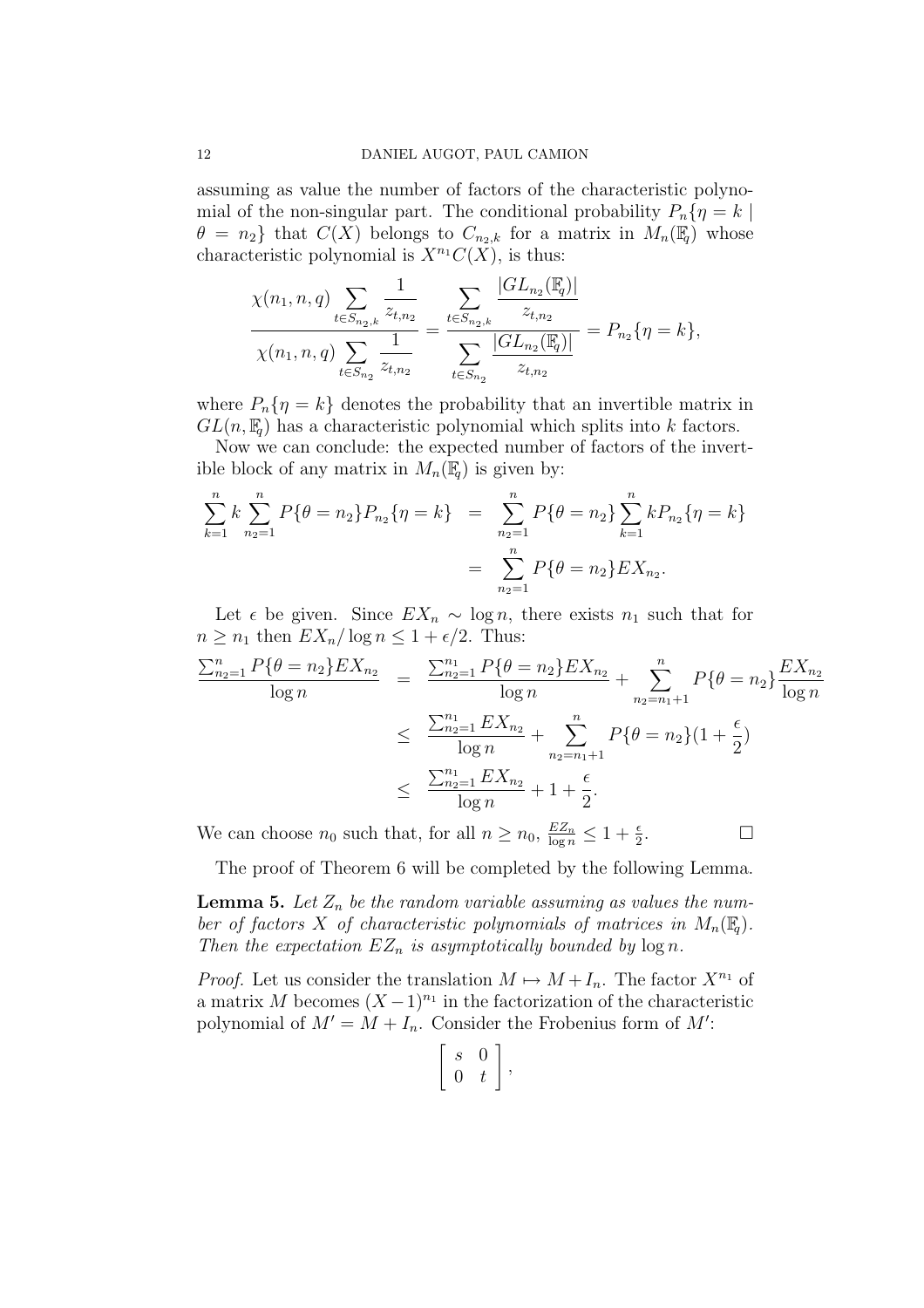with s nilpotent and t invertible, then  $(X - 1)^{n_1}$  is the largest power of  $X - 1$  which is a factor of the characteristic polynomial  $C(X)$  of t. By Lemma 4 the expected number of factors of  $C(X)$  is asymptotically  $log n$ , thus  $n_1$  is asymptotically bounded by  $log n$ .

Theorem 6 now follows from Lemma 4 and Lemma 5.

3.6. Computing with the Shift-Hessenberg form. We recall the following theorem, whose proof and corresponding algorithm may be found in Ozello's thesis [6].

**Theorem 7.** For all A in  $M_n(\mathbf{k})$ , there exists a Shift-Hessenberg matrix H and an invertible matrix P such that  $H = PAP^{-1}$ . The matrices H and P can be obtained in  $O(n^3)$  elementary operations.

We now investigate more precisely the number  $m$  of diagonal blocks of the Shift-Hessenberg form for a matrix A.

**Definition 6.** Let A be a square matrix in  $M_n(\mathbf{k})$ . We denote by  $m_A$  the maximum size of an increasing sequence  $V_1 \subset \ldots \subset V_{m_A}$  of invariant subspaces of  $\mathbf{k}^n$  under A.

Since any Shift-Hessenberg form of a matrix  $A$  yields  $m$  invariant subspaces  $V_1 \subset \ldots \subset V_m$ , the parameter m is bounded from above by  $m_A$ . The number  $m_A$  equals the number of irreducible factors of the characteristic polynomial of A, counted with multiplicities. Thus

Corollary 2. The expected value of  $m_A$  is  $O(\log n)$ .

For clarity, the complexity of some algorithms will be given in terms of n and  $m_A$ . This will lead to average case complexities in terms of n and  $\log n$ . Although the algorithms here presented all are deterministic, the complexity is a random variable (for an average distribution of matrices) whose expectation is bounded from above.

We show some results about the complexity of some computations with a Shift-Hessenberg matrix. We also recall how some problems concerning companion matrices can be fast solved.

First observe that a Shift-Hessenberg is a sparse matrix, with at most  $m+1$  non-zero entries in each row. This leads to the following lemma.

**Lemma 6.** Let  $H$  be a Shift-Hessenberg matrix of size n, and let  $M$  be any matrix of size  $n \times n'$ . Then product HM can be computed at cost  $O(mnn')$ .

Furthermore a Shift-Hessenberg matrix has some properties regarding cyclicity, as already seen in definition 4, which can be exploited for reducing costs.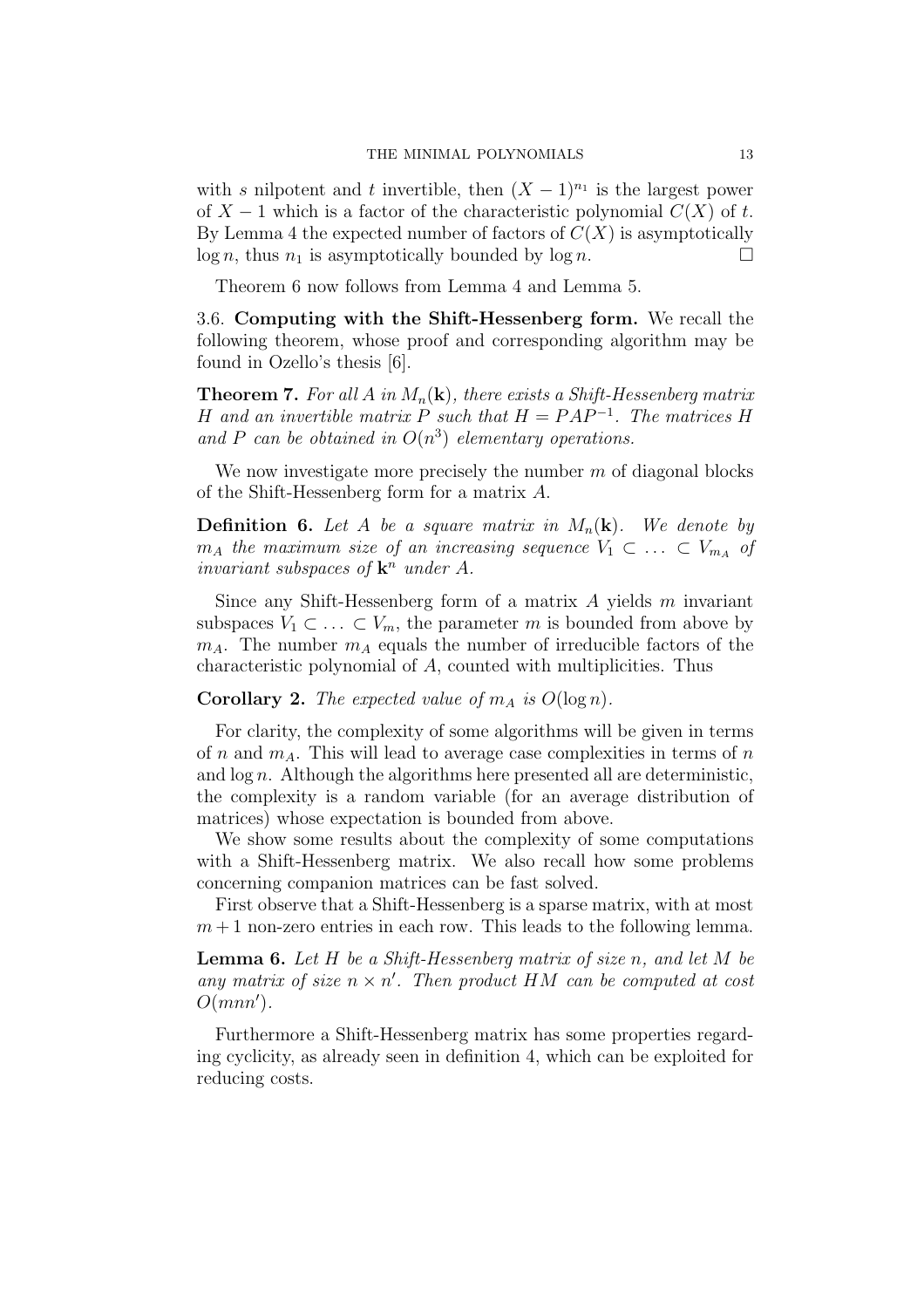**Definition 7.** Let H in  $M_n(\mathbf{k})$  be a Shift-Hessenberg matrix. A matrix A is polycyclic for H if its columns have the form:

h  $v_1, Hv_1, \ldots H^{n_1-1}v_1, v_2, Hv_2, \ldots, H^{n_2-1}v_2, \ldots, v_m, Hv_m, \ldots, H^{n_m-1}v_m$ i

where  $n_1, n_2, \ldots, n_m$  are the sizes of the diagonal blocks of H, and  $v_1, v_2, \ldots, v_m$ are vectors of  $\mathbf{k}^n$ .

,

**Proposition 1.** Let H be a Shift-Hessenberg matrix, let A,B be two matrices which are polycyclic for H. Let  $\alpha, \beta$  be any field elements, then  $\alpha A + \beta B$ ,  $I_n$ ,  $H$ ,  $HA$  and  $HB$  all are polycyclic for  $H$ .

In other words, polycyclic matrices for H form  $\mathbf{k}[H]$ -submodule of  $M_n(\mathbf{k})$ .

Proposition 2. Let H be a Shift-Hessenberg matrix of parameter m. Then the product HA can be obtained with complexity  $O(mn^2)$  for any matrix A in  $M_n(\mathbf{k})$  and with complexity  $O(m^2n)$  whenever A is polycyclic for H. A polynomial  $p(X)$  of degree at most t can be evaluated at H with complexity  $O(tm^2n)$ .

Proof. Let A be a polycyclic matrix for A. The product HA is performed by modifying  $A$  as follows. Delete  $v_1$ , shift all vectors to the left. Then replace  $v_2$  by  $HH^{n_1-1}v_1 \ldots$ ,  $v_m$  by  $HH^{n_{m-1}-1}v_{m-1}$ . Finally, put  $HH^{n_m-1}v_m$  as nth column. The whole cost is  $m(mn)$ .

Let  $p$  be a polynomial of degree less or equal than  $t$ . We apply Horner's rule for evaluating a polynomial  $p(H) = p_t H^t + p_{t-1} H^{t-1}$  +  $\cdots+p_1H+p_0I$ . We compute  $h_1 = p_tH+p_{t-1}I$ ,  $h_2 = Hh_1+p_{t-2}I$ , ...,  $h_t =$  $Hh_{t-1} + t_0I$ . Each matrix  $h_i$  is computed from  $h_{i-1}$  at a cost  $O(m^2n)$ , thus a total cost of  $O(tm^2n)$  for  $p(H)$ .

We recall very simple and efficient procedures for solving relations involving a companion matrix, which can be found in [5]. From now on, given a companion matrix C with minimal polynomial  $\pi(X)$  of degree n, the vector  $(v_0, \ldots v_{n-1})$  is identified with the polynomial  $v(X) =$  $v_0 + v_1 X + v_2 X^2 + \cdots + v_{n-1} X^{n-1}.$ 

**Lemma 7.** Let  $C$  be a companion matrix with minimal polynomial  $\pi(X)$ , let v in  $\mathbf{k}^n$ , let  $P(X)$  be a polynomial of degree at most n. Then:

- (1) Cv is computed at cost 2n.
- (2)  $P(C)$  is computed at cost  $O(n^2)$ .
- (3) If  $P(X)$  is prime to  $\pi(X)$ , the equation at u:  $P(C)u = v$  is solved at cost  $O(n^2)$ .
- (4) The minimal polynomial  $\pi_v(X)$  of C relatively to v is computed at cost  $O(n^2)$ .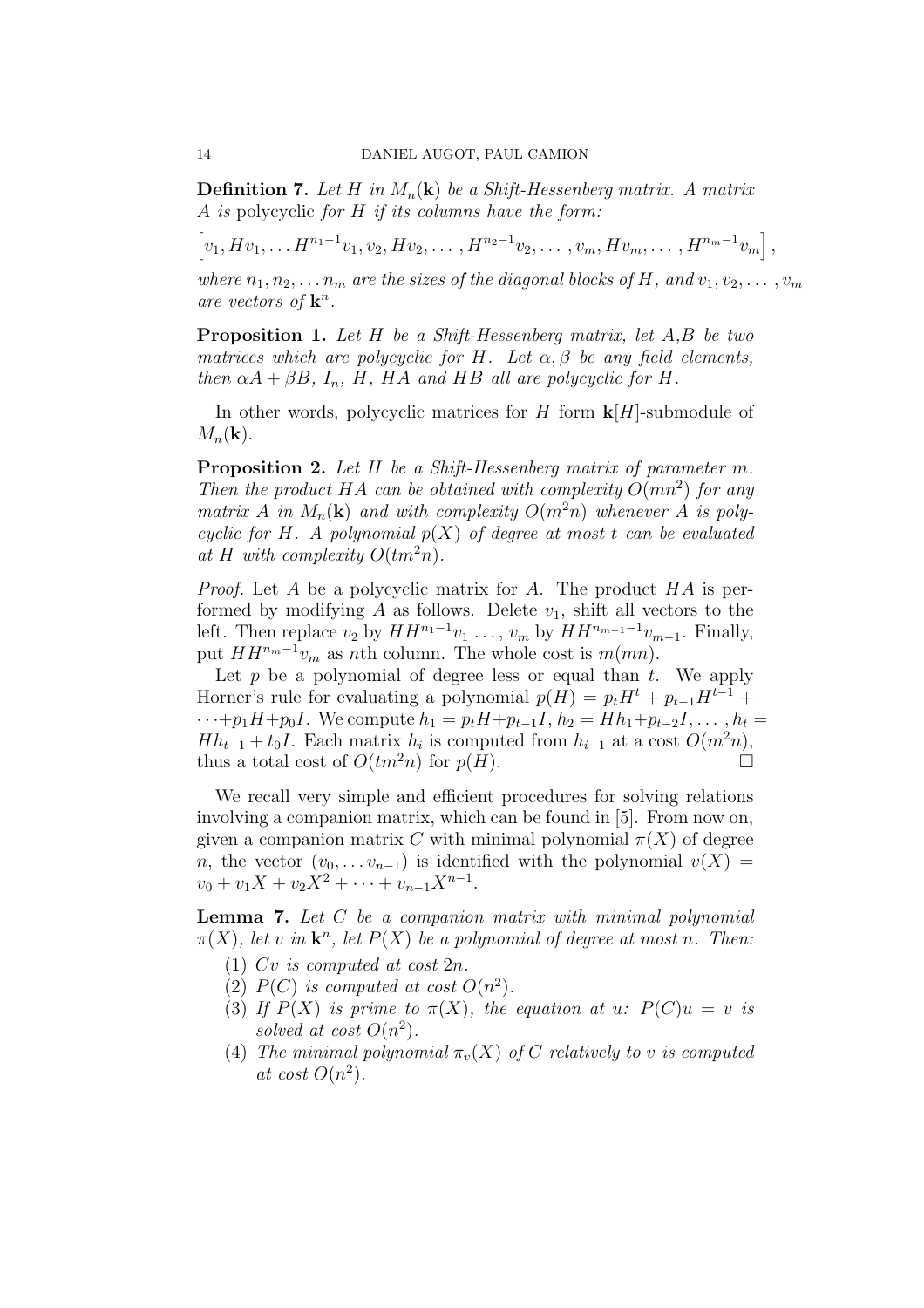Using proposition 2, and computing a SHS form at each step of recursion, the algorithm described in section 2 can be modified to get the following result.

Theorem 8. Given the factorization of its characteristic polynomial, the minimal polynomial of any matrix A and a block-diagonal matrix similar to A exhibiting its characteristic subspaces, is computed with time complexity  $O(n^3 + m_A^2 n^2)$ .

## 4. A direct algorithm for the minimal polynomial

We now give another algorithm for computing the minimal polynomial of a matrix  $\bf{A}$ , given a Shift-Hessenberg form for  $\bf{A}$ . This algorithm is a direct algorithm, and it does not require any previous knowledge on the characteristic polynomial. The drawback is that is does not produce a diagonal-block decomposition of  $\mathbf{k}^n$  into the characteristic subspaces of A.

Assume that we are given a Shift-Hessenberg form H for matrix A. Then **H** is described by blocks as follows:

$$
\mathbf{H} = \left[ \begin{array}{cccc} \mathbf{H}_{B_1,B_1} & \mathbf{H}_{B_1,B_2} & \cdots & \mathbf{H}_{B_1,B_m} \\ 0 & \mathbf{H}_{B_2,B_2} & \cdots & \mathbf{H}_{B_2,B_m} \\ \vdots & & \ddots & \vdots \\ 0 & \cdots & 0 & \mathbf{H}_{B_m,B_m} \end{array} \right]
$$

.

**Notation 2.** We denote by  $B_k$  the set of indices of block k, and  $\mathbf{k}^{B_k}$  is the corresponding vector space. We also denote by  $B_{\geq k}$  the set of indices  $B_k \cup B_{k+1} \ldots \cup B_m$ . For any matrix  $\mathbf{A} \in M_n(\mathbf{k})$  we denote by  $\mathbf{A}_{B_i,B_i}$ the matrix obtained from rows in  $B_i$  and columns in  $B_j$ . We denote by  $\mathbf{A}_{B_{\geq k}}$  the square matrix obtained from rows and columns from the  ${\bf k}^{\rm th}$  block up to the end. For a Shift-Hessenberg matrix, the minimal polynomial of the companion matrix  $H_{B_i,B_i}$  is denoted by  $f_i(X)$ ,  $i =$  $1, \ldots, m$ .

4.1. Nested ideals related to  $H$ . Let  $I_k$  denote the set of polynomials  $g(X) \in \mathbf{k}[X]$  such that:

$$
g(H)_{B_i,B_i} = 0
$$
,  $i = 1,...,m$ , and  $g(H)_{B_i,B_j} = 0$ ,  $k \le i < j \le m$ .

It is in fact an ideal and the inclusions  $I_1 \subseteq I_2 \cdots \subseteq I_m$  hold. Let  $p_k(X)$ be the monic generator of  $I_k$ , then  $p_k | p_{k-1}$ . We denote by  $\phi_k(X)$  the polynomial such that  $p_k(X) = \phi_k(X)p_{k+1}(X)$ . Consider the case where  $k = 1$ . For  $g(X) \in I_1$ , we have that  $g(H)_{B_i, B_j} = 0, 1 \leq i \leq j \leq m$  and thus  $g(H) = 0$ . The ideal  $I_1 = (p_1(X))$  is the ideal annihilating the matrix  $H$ , and  $p_1$  is the minimal polynomial of  $H$ .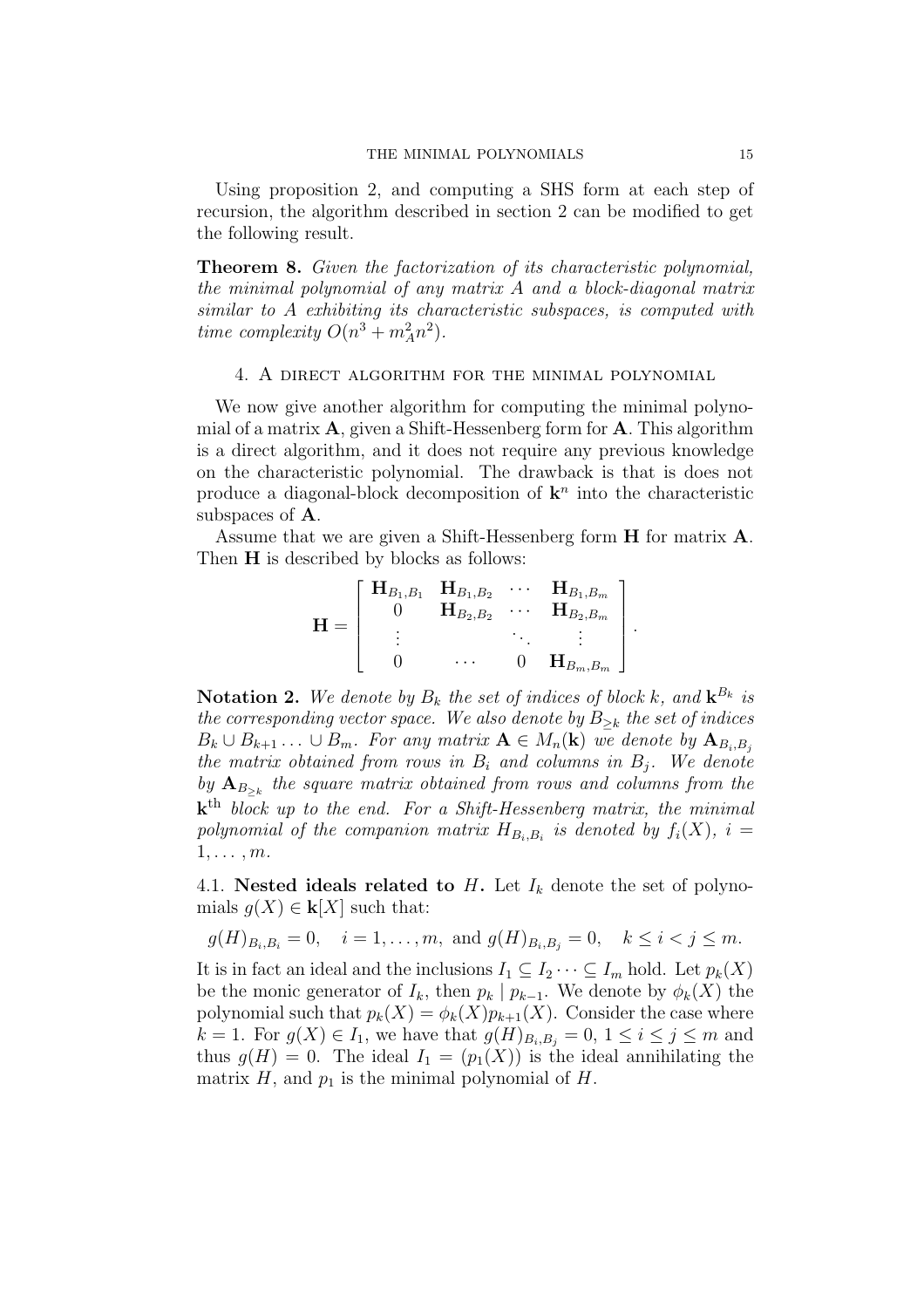Now let  $g(X) \in I_{k+1}$ , then, focusing on blocks with row index set  $B_k$  and column index set  $B_j$ ,  $k \leq j \leq m$ , we consider the result of computations with H and we obtain the relation:

 $(Hg(H))_{B_k,B_j} = H_{B_k,B_k}(g(H))_{B_k,B_j}.$ 

Let  $p(X)$  be a polynomial of the form  $q(X)p_{k+1}(X)$ , which is the general form for polynomials in  $I_{k+1}$ . We have that:

 $p(H)_{B_k,B_j} = q(H)_{B_k,B_k}(p_{k+1}(H))_{B_k,B_j} = q(H_{B_k,B_k})(p_{k+1}(H))_{B_k,B_j}, k \leq j \leq n.$ Then  $p(H)_{B_k, B_j} = 0, k \le j \le n$  if and only if  $q(H_{B_k, B_k})(p_{k+1}(H))_{B_k, B_j} =$  $0, k \leq j \leq n$ , i.e. if and only if  $q(H_{B_k,B_k})$  annihilates the space generated by columns of all matrices  $(p_{k+1}(H))_{B_k,B_j}$ ,  $j = k, \ldots, m$ . Thus we have:

**Lemma 8.** The polynomial  $\phi_k(X)$  is the minimal polynomial of the restriction of  $H_{B_k,B_k}$  to the subspace generated by the columns of the matrices  $p_{k+1}(H)_{B_k,B_j}$ ,  $j = k \dots m$ .

Notice that, since  $f_k(X)$  is the minimal polynomial of  $H_{B_k,B_k}, \phi_k(X)$ divides  $f_k(X)$ .

4.2. The algorithm for the minimal polynomial of H. The algorithm consists in constructing  $p_m(X), p_{m-1}(X) \dots p_1(X)$ , step by step, by actually computing the polynomials  $\phi_k(X)$ , using Lemma 8.

**First step**: polynomial  $p_m(X)$  is to be computed. Since all diagonal blocks of  $p_m(\mathbf{H})$  vanish, then  $p_m(X)$  is the least common multiple of the  $f_i(X)$ ,  $i = 1, ..., m$ .

**Iterative step:** computing  $\phi_k(X)$  from the data of  $p_{k+1}(X)$ . We have:

$$
p_{k+1}(\mathbf{H}) = \begin{bmatrix} 0 & p_{k+1}(\mathbf{H})_{B_1, B_2} & \cdots & p_{k+1}(\mathbf{H})_{B_1, B_m} \\ \vdots & \vdots & \ddots & \vdots \\ 0 & p_{k+1}(\mathbf{H})_{B_k, B_{k+1}} & p_{k+1}(\mathbf{H})_{B_k, B_m} \\ 0 & 0 & 0 & 0 \\ 0 & 0 & 0 & 0 \end{bmatrix}.
$$

From Lemma 8,  $\phi_k(X)$  is the minimal polynomial of  $\mathbf{H}_{B_k,B_k}$  restricted to the subspace generated by the columns of matrices  $p_{k+1}(\mathbf{H})_{B_k,B_j}$ ,  $k \leq j \leq m$ .

Let  ${}^t a^1 = (a_1^1, a_2^1, \ldots, a_{m_k}^1)$  be the first non zero-column of the array formed by all matrices  $p_{k+1}(\mathbf{H})_{B_k,B_j}$ ,  $j \geq k$ . Using Lemma 7, we compute the minimal polynomial  $\phi_{k,a}(\mathbf{X})$  of  $\mathbf{H}_{B_k,B_k}$  restricted to a<sup>1</sup>. Thus  $\phi_{k,a}(\mathbf{X})$  is a factor of  $\phi_k(\mathbf{X})$  and we then compute  $\mathbf{H}_{k,a}$ <sup>1</sup> =  $\phi_{k,a}(\mathbf{H})p_{k+1}(\mathbf{H})$ . The process is repeated on the first non-zero column  $a^2$  of column of  $\mathbf{H}_{k,a^1}$ , to get a new factor  $\phi_{k,a^2}(X)$  of  $\phi_k(X)$ . We compute again  $\mathbf{H}_{k,a^2} = \phi_{k,a^2}(\mathbf{H}) \mathbf{H}_{k,a^1}$ , and proceed with the first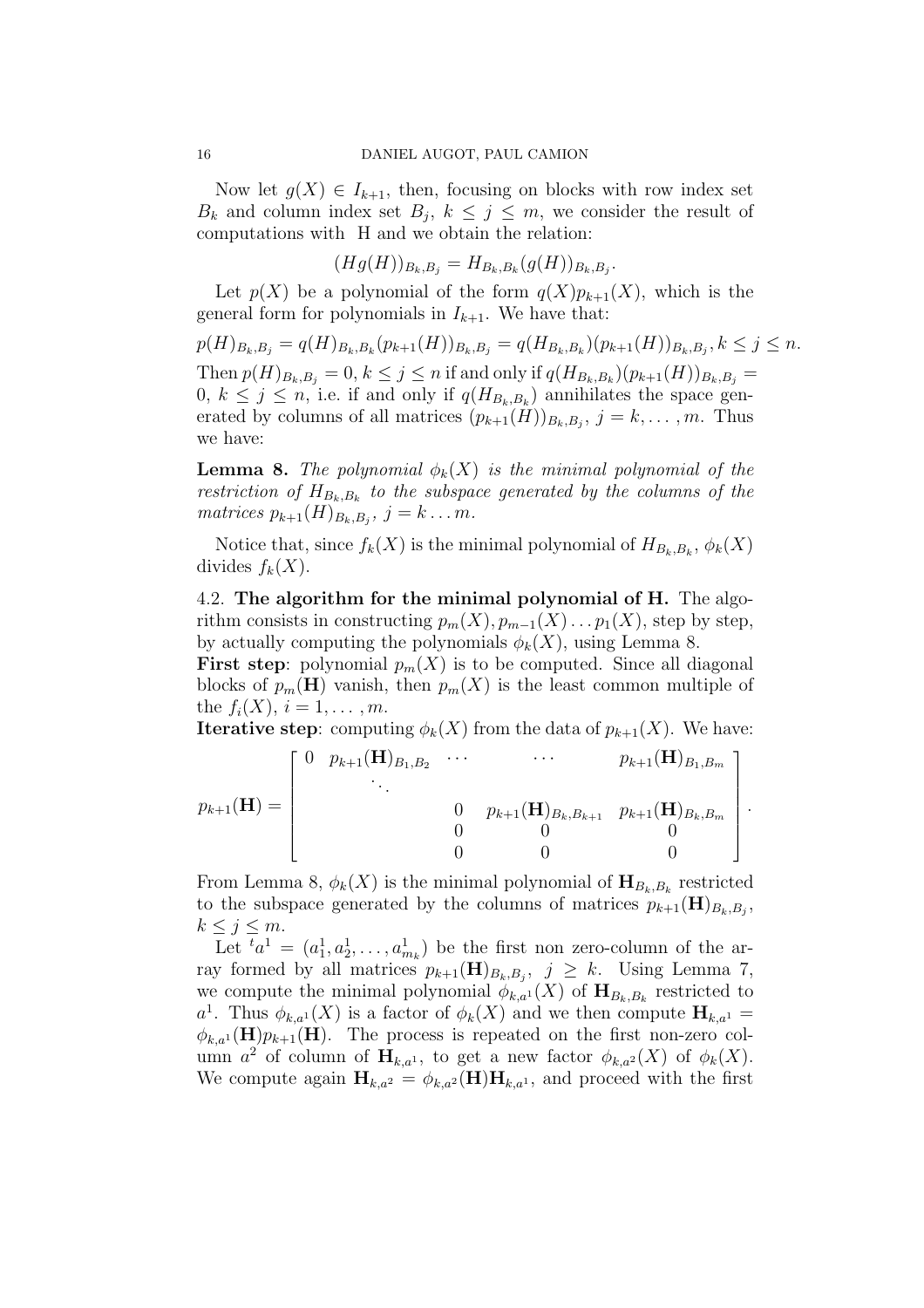non-zero column of the array  ${(\mathbf{H}_{k,a^2})_{B_k,B_j}}$ ,  $j \geq k$ . The process is stopped when all columns are canceled. We then have that  $\phi_k(X) =$  $\phi_{k,a}(X)\phi_{k,a^2}(X)\cdots\phi_{k,a^l}(X)$ , where  $a^l$  is the last non-zero column which was met.

4.3. Complexity bounds. The most expensive computations lie in the computation of matrices  $p_m(\mathbf{H})$ ,  $p_{m-1}p_m(\mathbf{H})$ ,  $p_{m-2}p_{m-1}p_m(\mathbf{H})$ ... The total cost is thus bounded by the cost of evaluating polynomials of degree less than  $n$  at a Shift-Hessenberg matrix, which is, by proposition 2,  $O(m^2n^2)$  a number of times which is bounded by  $m<sub>A</sub>$ , the number of factors of the characteristic polynomials.

Each computation of a minimal polynomial  $\phi_{k,a^i}$  is done at cost  $O(n_k^2)$ . The number of such computations is also bounded by  $m_{\mathbf{A}}$ . This results in  $O(m_A n^2)$  elementary operations for all those gcd computations.

Theorem 9. The minimal polynomial of a Shift-Hessenberg matrix can be obtained in  $O(m_{\rm A}m^2n^2)$  elementary operations. The minimal polynomial of any matrix **A** can be obtained in  $O(n^3 + m_A^3 n^2)$  elementary operations without any previous knowledge on the characteristic polynomial.

The term in  $n^3$  is only due to computing a Shift-Hessenberg form of matrix A.

**Remark 1.** Note that the worst case complexity, when m is n, is  $O(n^5)$ , which is bad. An alternative technique can be used for computing the matrices  $p_m(\mathbf{H}), p_{m-1}p_m(\mathbf{H})\ldots$ 

Let  $d_1, \ldots, d_m$  be the degrees of the polynomials  $p_1, p_2, \ldots, p_m$ . First  $p_m(\mathbf{H})$  is computed at cost  $d_m m^2 n$  by proposition 2. Let  $\mathbf{C}_{k+1}$  =  $p_{k+1}p_k\cdots p_m(H)$ , which is a polycyclic matrix for H, and let  $p_k(X) =$  $X^{d_k} + a_{d_k-1}X^{d_k-1} + \cdots + a_1X + a_0$ . Compute  $p_k(\mathbf{H})\mathbf{C}_{k+1}$  as follows:

$$
p_k(\mathbf{H})\mathbf{C}_{k+1} = (\mathbf{H}^{d_k} + a_{d_k-1}\mathbf{H}^{d_k-1} + \cdots + a_1\mathbf{H} + a_0)\mathbf{C}_{k+1}
$$
  
= (\mathbf{H}^{d\_k-1} + a\_{d\_k-1}\mathbf{H}^{d\_k-2} + \cdots + a\_1)\mathbf{H}\mathbf{C}\_{k+1} + a\_0\mathbf{C}\_{k+1}.

Now the product  $\mathbf{HC}_{k+1}$  is computed at cost  $O(m^2n)$  by Lemma 2, and the product  $a_0C_{k+1}$  at cost  $O(n^2)$ , and the sum of these two matrices is computed at cost  $O(n^2)$ . Thus computing  $p_k(\mathbf{H})\mathbf{C}_{k+1}$  is performed at  $cost\ O(d_k(m^2n+n^2))$ , and the final cost is  $O((d_1+\cdots+d_m)(m^2n+n^2))$  =  $O(m^2n^2 + n^3)$ .

Using previous remark, we thus have: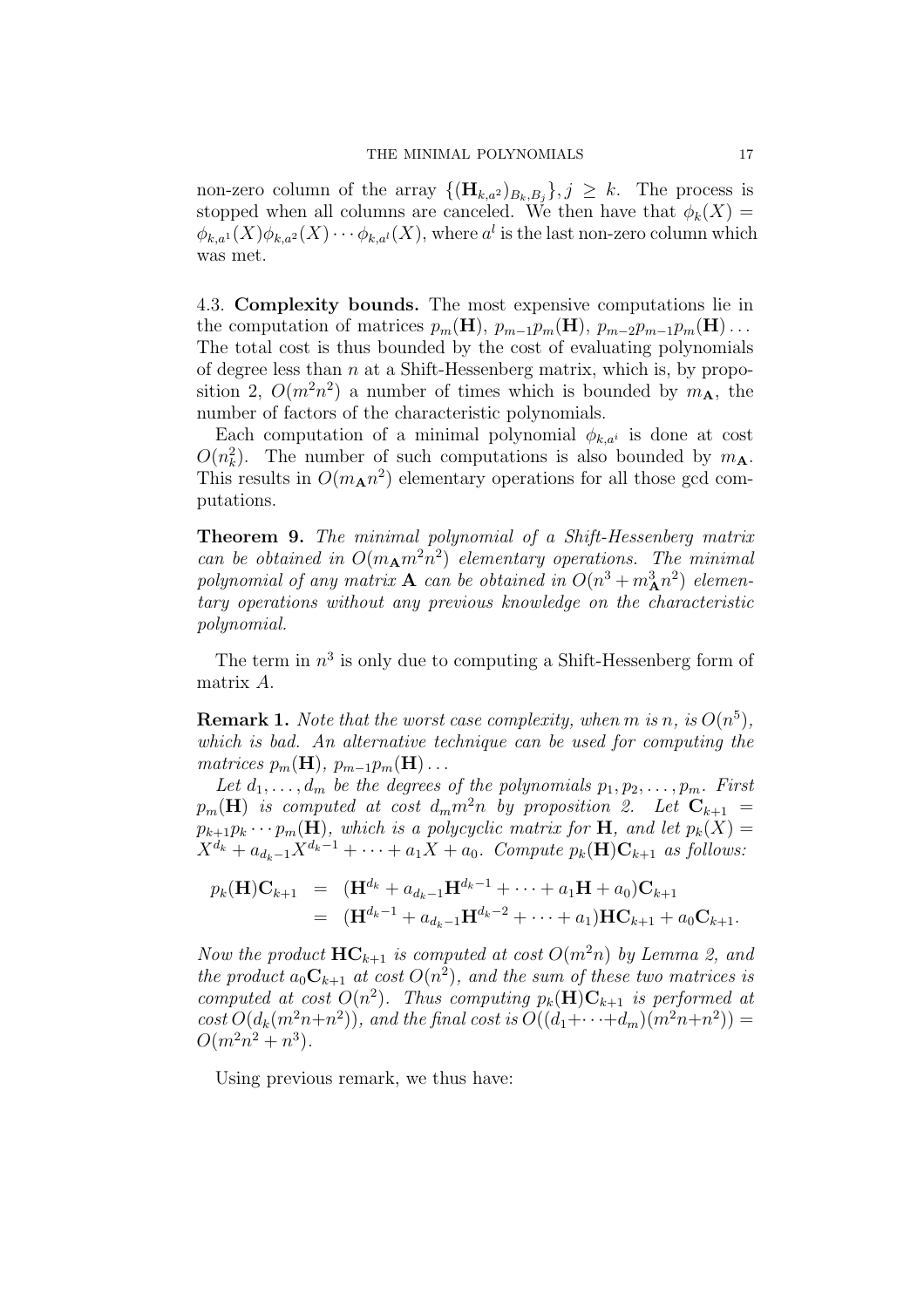Corollary 3. The minimal polynomial of any matrix A can be obtained in  $O(n^3 + m_A^2 n^2)$  elementary operations without any previous knowledge on the characteristic polynomial.

## 5. Searching for a cyclic vector

Let us recall some definitions.

**Theorem 10.** [4, Ch. VII §3 th. 2] For all **A** in  $M_n(\mathbf{k})$ , there exists a vector v in  $\mathbf{k}^n$  such that  $\pi_v(X) = \pi(X)$  where  $\pi(X)$  is the minimal polynomial of A.

**Definition 8.** Let **A** be a matrix in  $M_n(\mathbf{k})$ . A vector v in  $\mathbf{k}^n$  such that  $\pi_v(X) = \pi(X)$ , where  $\pi(X)$  is the minimal polynomial of **A**, is called a cyclic vector for A.

First we here show how to compute a cyclic vector at cost  $O(m^3 +$  $(m<sup>2</sup>n<sup>2</sup>)$  for a square matrix **A** whose characteristic polynomial is squarefree. This implies that the minimal polynomial of  $A$  equals its characteristic polynomial. Also the minimal polynomials  $f_k(X)$  of the diagonal companion matrices of a Shift-Hessenberg form for A are pairwise relatively prime.

5.1. Technical lemmas. The following lemma sets up the recurrence which ends in the sought for cyclic vector.

Notation 3. Given a vector v in  $\mathbf{k}^n$ , the vector of size  $n_I$ , which is the projection of v into  $\mathbf{k}^{B_I}$ , is denoted by  $v_{B_I}$ . We denote by  $v_{B_I}^{\star}$  the unique vector of  $\mathbf{k}^n$  such that its projection into  $\mathbf{k}^{B_I}$  equals  $v_{B_I}$  and such that its projection into  ${\bf k}^{B_J}$  is 0, where J is the complementary set of I in [1, n]:  $(v_{B_I}^{\star})_{B_J} = 0.$ 

**Lemma 9.** Let  $A$  be a block matrix with the form:

$$
\left[ \begin{array}{cc} \mathbf{A}_{B_1,B_1} & \mathbf{A}_{B_1,B_2} \\ 0 & \mathbf{A}_{B_2,B_2} \end{array} \right],
$$

and let  $v_{B_1}$ ,  $v_{B_2}$  be cyclic vectors for  $\mathbf{A}_{B_1,B_1}$  and  $\mathbf{A}_{B_2,B_2}$  respectively, matrices with respective minimal polynomials  $f_1(X)$  and  $f_2(X)$ . If  $f_1(X)$  and  $f_2(X)$  are relatively prime, then the relations:

$$
v_{B_2} = u_{B_2},\tag{4}
$$

$$
v_{B_1} = f_2(\mathbf{A}_{B_1,B_1})u_{B_1} + (f_2(\mathbf{A})u_{B_2}^*)_{B_1},
$$
\n(5)

can be solved at  $u = (u_{B_1}, u_{B_2})$ , and the unique solution u is a cyclic vector for A.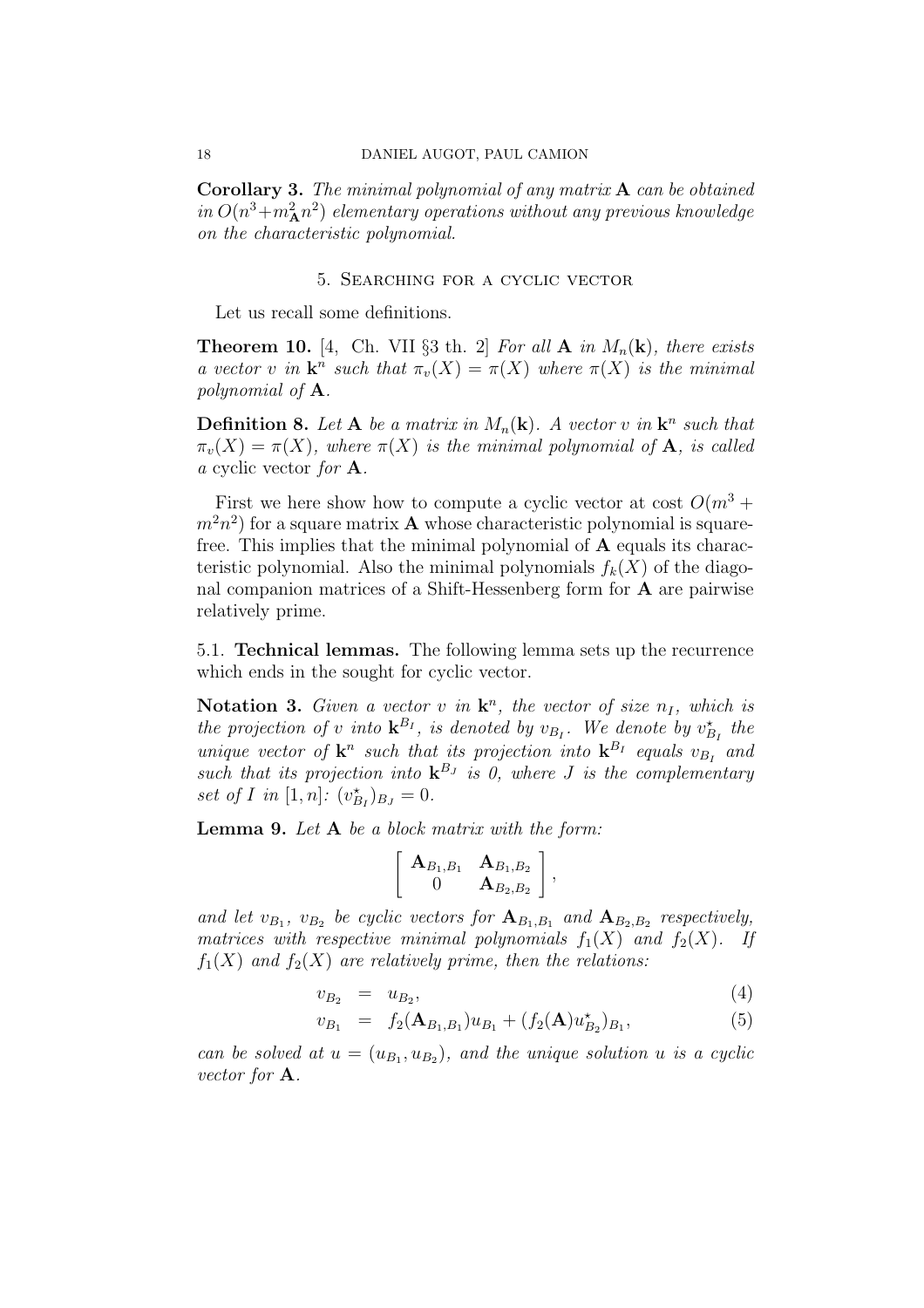*Proof.* The solution u is obtained by finding  $u_{B_1}$ . Since  $f_1(X)$  and  $f_2(X)$  are coprime, there exists  $h_2(X)$  such that  $f_2(X)h_2(X) = 1$  mod  $f_1(X)$ . Thus the matrix  $h_2(A_{B_1,B_1})$  is the inverse of  $f_2(A_{B_1,B_1})$ , and the existence and unicity of  $u_{B_1}$  is guaranteed. Now we have to prove that  $f_1(X)f_2(X)$  is the minimal polynomial of  $u = (u_{B_1}, u_{B_2})$ . Assume that  $p(\mathbf{A})u = 0$  for a non-zero polynomial  $p(X)$  with minimal degree. Then  $p(X)$  is a divisor of  $f_1(X)f_2(X)$  and we must have that  $p(X) =$  $p_1(X)p_2(X)$  with the condition that  $p_1(X) | f_1(X), p_2(X) | f_2(X)$  and  $gcd(p_1(X), p_2(X)) = 1$ . The relation  $p(\mathbf{A})u = 0$  gives:

$$
p_1(\mathbf{A}_{B_2,B_2})p_2(\mathbf{A}_{B_2,B_2})u_{B_2} = 0.
$$
\n(6)

Since  $gcd(p_1(X), f_2(X)) = 1$ , there exists  $h_1(X)$  such that  $p_1(X)h_1(X) =$ 1 mod  $f_2(X)$ . Applying  $h_1(\mathbf{A}_{B_2,B_2})$  on both sides of (6) we get  $p_2(\mathbf{A}_{B_2,B_2})u_{B_2} =$ 0. Since  $u_{B_2}$  is a cyclic vector for  $\mathbf{A}_{B_2,B_2}$ ,  $f_2(X)$  divides  $p_2(X)$  and  $p_2(X) = f_2(X).$ 

On the first block of coordinates, the equation  $p(\mathbf{A})u = 0$  writes:

$$
p_1(\mathbf{A}_{B_1,B_1})\left(f_2(\mathbf{A}_{B_1,B_1})u_{B_1}+(f_2(\mathbf{A})u_{B_2}^{\star})_{B_1}\right)=0.
$$
 (7)

By hypothesis,  $f_2(\mathbf{A}_{B_1,B_1})u_{B_1} + (f_2(\mathbf{A})u_{B_2}^{\star})_{B_1} = v_{B_1}$  is cyclic for  $\mathbf{A}_{B_1,B_1}$ . Then by (7),  $f_1(X) | p_1(X)$  and  $p_1(X) = f_1(X)$ .

We observe the striking fact that those computations can be performed at low cost.

**Lemma 10.** A solution u to equations  $(4)$  and  $(5)$  may be computed in  $O(n^3)$  elementary operations.

*Proof.* First compute  $w_{B_1} = (f_2(\mathbf{A})u_{B_2}^*)_{B_1}$ , at cost  $O(n^3)$ . Then solve equation (5) by finding an inverse  $h_2(X)$  of  $f_2(X) \text{ mod } f_1(X)$ . Then the solution  $u_{B_1}$  is given by  $u_{B_1} = h_2(\mathbf{A}_{B_1,B_1})(v_{B_1} - w_{B_1})$ , calculated with complexity  $O(n^3)$ ).  $\Box$ 

5.2. The naïve recurrence. We denote by  $u_{B_{\geq k}}$  a cyclic vector for  $H_{B_{>k}}$ . The aim is to find  $u_{B_{>1}}$ .

**First step:** The last block  $\mathbf{H}_{B_m,B_m}$  is a companion matrix, the vector  $t(1,0,\ldots,0)$  is a cyclic vector for  $\mathbf{H}_{B_m,B_m}$  and is choosed for  $u_{B_m}$ .

**Iterative step:** Suppose that the problem has been solved for  $\mathbf{H}_{B_{>k+1}},$ i.e. we have a vector  $u_{B_{\geq k+1}}$  which is cyclic for  $\mathbf{H}_{B_{\geq k+1}}$ . The minimal polynomial of  $\mathbf{H}_{B_{\geq k+1}}$  is  $f_{k+1}f_{k+2}\cdots f_m$ , and the minimal polynomial of  $H_{B_k, B_k}$  is  $f_k(X)$ . These polynomials are coprime, and the Lemma 9 can be used to construct  $u_{B_{\geq k}} = (u_{B_k}, u_{B_{\geq k+1}})$  which is cyclic for  $\mathbf{H}_{B_{\geq k}}$ . End The result is  $w_{B_{\geq 1}}$ .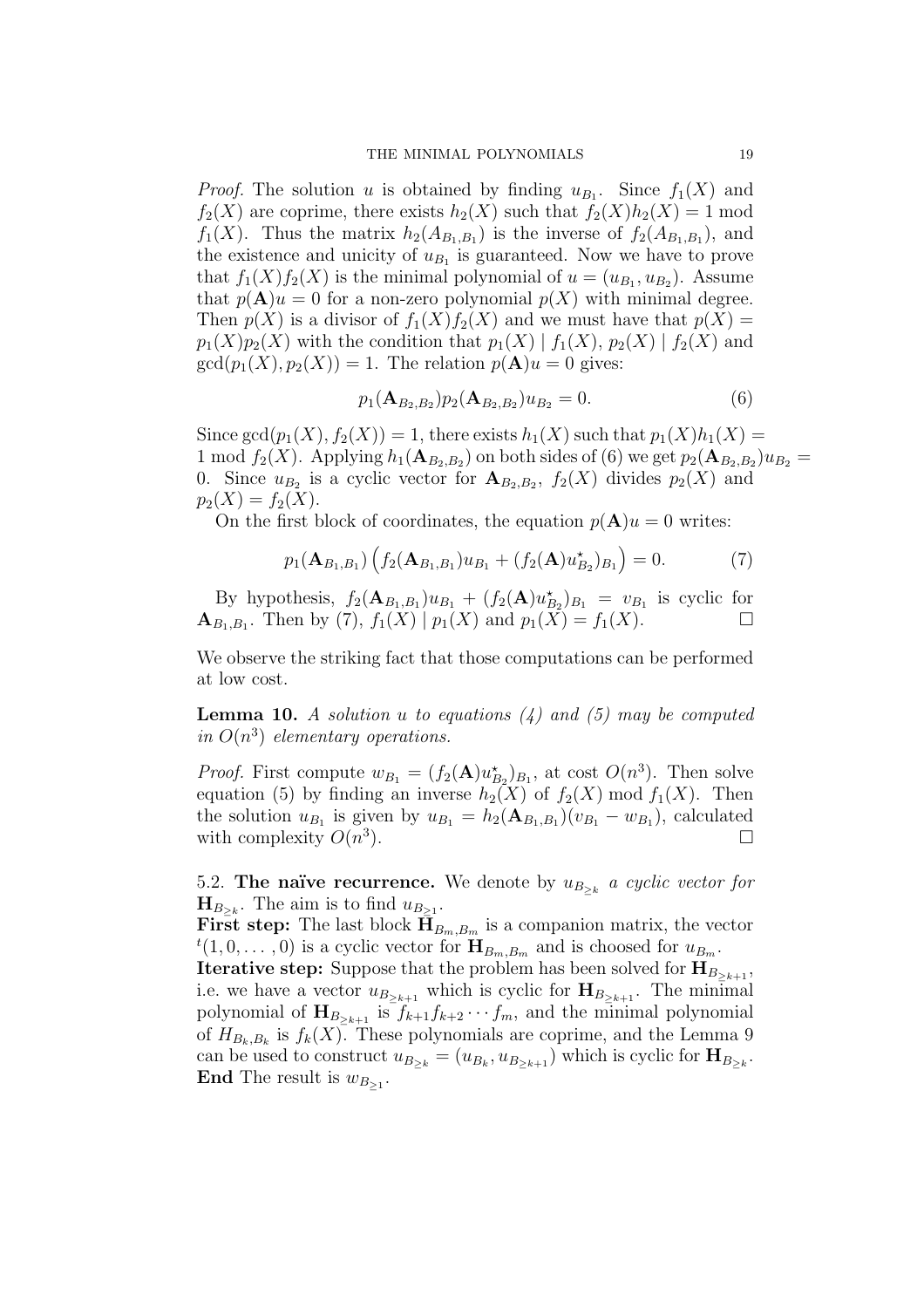We now evaluate the number of operations to be performed to achieve the recurrence. The most expensive calculations lie in computing the vectors:

$$
w_{B_{m-1}} = (f_m(\mathbf{H})u_{B_m}^*)_{B_{m-1}},
$$
  
\n
$$
w_{B_{m-2}} = ((f_{m-1}f_m)(\mathbf{H})u_{B \ge m-1}^*)_{B_{m-2}},
$$
  
\n
$$
\vdots
$$
  
\n
$$
w_{B_k} = ((f_{k+1}f_{k+2}\cdots f_m)(\mathbf{H})u_{B \ge k+1}^*)_{B_k}
$$

.

Computing each vector  $w_{B_k}$  consists mainly in applying at most n times matrix **H** at vectors with n components. The cost is  $n \cdot mn$  for each of the m values of k. Moreover each  $u_{B_k}$  needs  $O(n^2m)$  steps and a separate cost of  $O(n_k^2)$  is required for computing each of m gcd's. Taking into account the computation of H itself, this amounts to  $O(m^2n^2 + n^3)$  elementary operations.

**Theorem 11.** If the characteristic polynomial of the matrix  $A$  is squarefree, a cyclic vector for **A** can be obtained in  $O(n^3 + m_A^2 n^2)$  steps.

## 6. Obtaining a cyclic vector in  $O(n^3)$  elementary **OPERATIONS**

The previous procedure is not efficient for large  $m$ . We thus develop a more sophisticated procedure, whose complexity is  $O(n^3)$ , for any value of m.

The present algorithm computes a cyclic vector for a matrix whose minimal polynomial is square-free. The algorithm uses a "divide-andconquer" approach as in Section 2. We first present its global structure, before going into details. We also set out separately a technique of splitting, and finally give the complete description.

6.1. Overall strategy. First a Shift-Hessenberg form for the given matrix is to be computed. Then our strategy is to split it into two parts, whose sizes remain under control. The matrix **H** has the following form:

$$
\mathbf{H} = \left[ \begin{array}{cccc} \mathbf{H}_{B_1,B_1} & \mathbf{H}_{B_1,B_2} & \cdots & \mathbf{H}_{B_1,B_m} \\ 0 & \mathbf{H}_{B_2,B_2} & \cdots & \mathbf{H}_{B_2,B_m} \\ \vdots & \vdots & \ddots & \vdots \\ 0 & \cdots & 0 & \mathbf{H}_{B_m,B_m} \end{array} \right],
$$

Notation 4. For every  $I \subset [1,n], J \subset [1,n]$ , we denote by  $H_{I,J}$  the sub-matrix formed with the rows of  $H$  in I and the columns of  $H$  in J. The size of I is denoted by  $n_I$ . Whenever I is reduced to a block  $B_k$ then the size of I is denoted by  $n_k$ .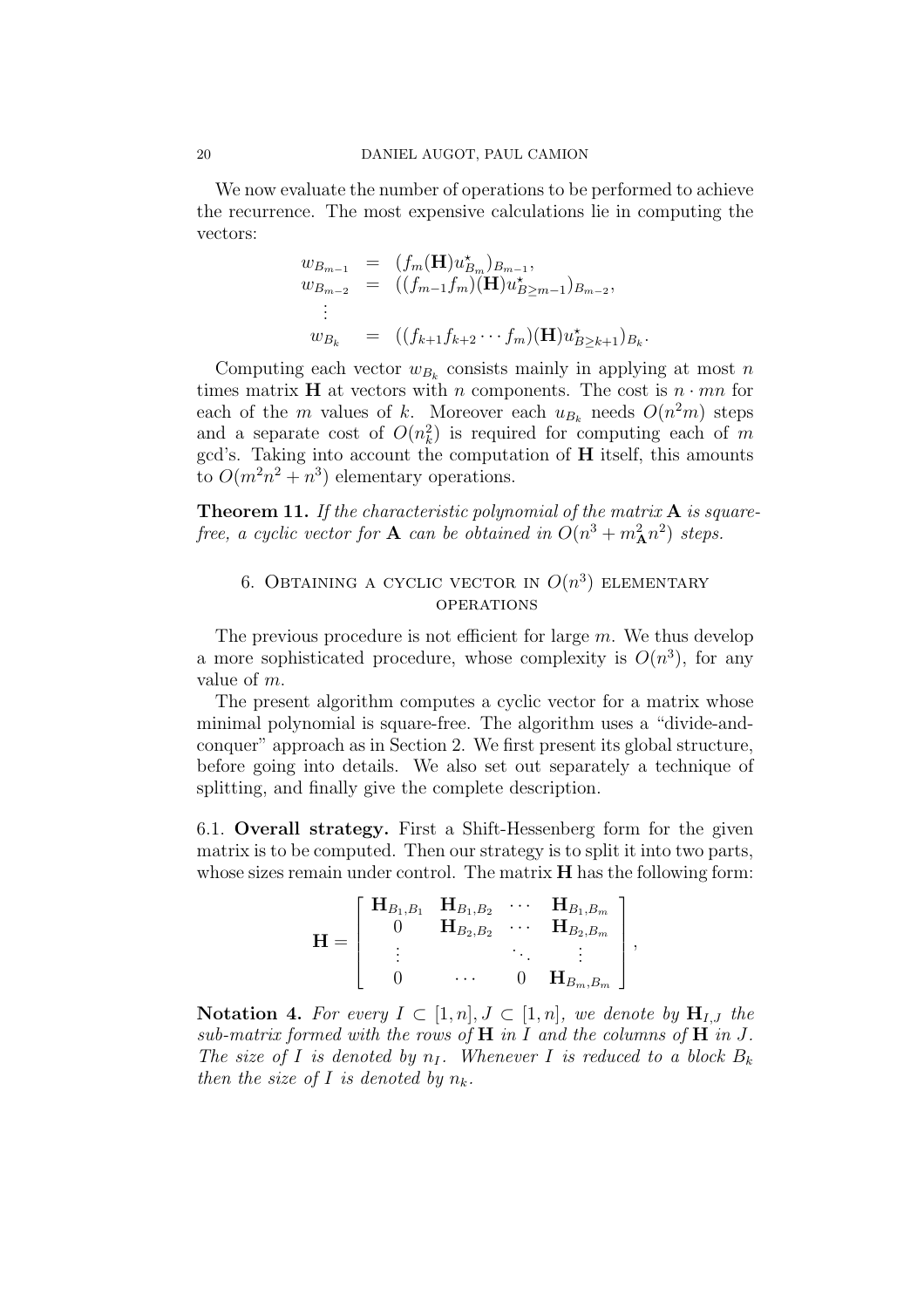The splitting consists in finding a matrix  $\mathbf{H}_{split}$  similar to H with the form:

$$
\mathbf{H}_{split} = \begin{bmatrix} \mathbf{H}_{B_I,B_I}^{\prime} & \mathbf{H}_{B_I,B_J}^{\prime} \\ 0 & \mathbf{H}_{B_J,B_J}^{\prime} \end{bmatrix}, \qquad (8)
$$

which moreover is a Shift-Hessenberg matrix, such that  $n_I \leq \frac{2}{3}$  $\frac{2}{3}n, n_J \leq$ 2  $\frac{2}{3}n$ . We recursively apply the algorithm on both matrices  $\mathbf{H}_{B_I,B_I}$  and  $\check{\mathbf{H}}'_{B_J, B_J}$ , in order to find  $v_{B_I}, v_{B_J}$  which are cyclic vectors of  $\mathbf{H}'_{B_I, B_I}$  and  $\mathbf{H}_{B_J,B_J}^{\prime}$  respectively.

It remains to compute a vector u' cyclic for  $\mathbf{H}_{split}$ ,  $v_{B_I}$  and  $v_{B_J}$  being known. Changing the current basis for the original one , we finally transform  $u'$  into a cyclic vector  $u$  for **H**.

6.2. The splitting. We give a lemma for splitting the matrix into two submatrices. Before stating this lemma, we explain a technical but important phenomenom that appears when permuting rows and columns of Shift-Hessenberg matrices in order to move the blocks. Consider the following Shift-Hessenberg matrix:

$$
\mathbf{H} = \left[ \begin{array}{ccccc} \mathbf{H}_{B_1,B_1} & \mathbf{H}_{B_1,B_2} & \cdots & \mathbf{H}_{B_1,B_k} & \cdots & \mathbf{H}_{B_1,B_m} \\ 0 & \mathbf{H}_{B_2,B_2} & \cdots & \mathbf{H}_{B_2,B_k} & \cdots & \mathbf{H}_{B_2,B_m} \\ \vdots & \vdots & \ddots & \vdots & \cdots & \vdots \\ \mathbf{H}_{B_k,B_k} & \cdots & \mathbf{H}_{B_m,B_m} & \cdots & \mathbf{H}_{B_m,B_m} \end{array} \right]
$$

Let us perform the permutation of rows and columns which exchanges  $H_{B_1,B_1}$   $H_{B_k,B_k}$ . This leads to the matrix  $H_{swap}$ :

$$
\mathbf{H}_{swap} = \left[ \begin{array}{cccccc} \mathbf{H}_{B_k,B_k} & 0 \cdots 0 & 0 & \mathbf{H}_{B_k,B_{>k}} \\ \mathbf{H}_{B_{[2,k-1]},B_k} & \mathbf{H}_{B_{[2,k-1]},B_{[2,k-1]}} & \mathbf{H}_{B_{[2,k-1]},B_1} & \mathbf{H}_{B_{[2,k-1]},B_{>k}} \\ \vdots & \vdots & \vdots & \vdots \\ \mathbf{H}_{B_1,B_k} & \mathbf{H}_{B_1,B_{[2,k-1]}} & \mathbf{H}_{B_1,B_1} & \mathbf{H}_{B_1,B_{>k}} \\ \mathbf{H}_{B_{>k},B_k} & \mathbf{H}_{B_{>k},B_{[2,k-1]}} & \mathbf{H}_{B_{>k},B_1} & \mathbf{H}_{B_{>k},B_{>k}} \end{array} \right].
$$

We now use the algorithm for computing a Shift-Hessenberg form of  $\mathbf{H}_{swap}$ . This leads to the matrix:

$$
\mathbf{H}' = \left[ \begin{array}{ccccc} \mathbf{H}_{B_1,B_1}' & \mathbf{H}_{B_1,B_2}' & \cdots & \mathbf{H}_{B_1,B_k}' & \cdots & \mathbf{H}_{B_1,B_m}' \\ 0 & \mathbf{H}_{B_2,B_2}' & \cdots & \mathbf{H}_{B_2,B_k}' & \cdots & \mathbf{H}_{B_2,B_m}' \\ \vdots & \vdots & \ddots & \vdots & \cdots & \vdots \\ \mathbf{H}_{B_k,B_k}' & \cdots & \mathbf{H}_{B_m,B_m}' \end{array} \right]
$$

.

.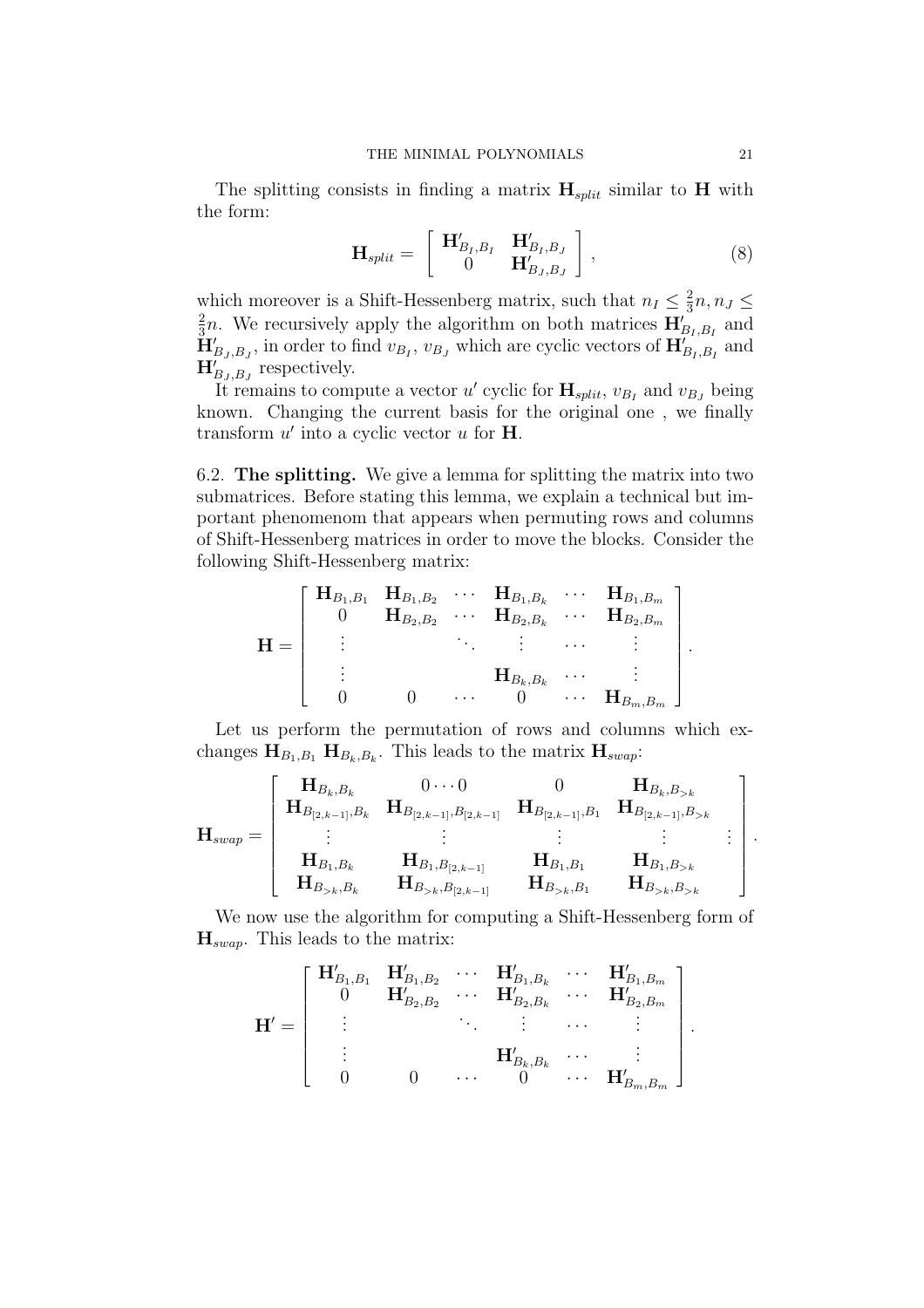The next lemma establishes a relation between the companion polynomial of block  $\mathbf{H}_{B_1,B_1}'$  and the companion polynomial of block  $\mathbf{H}_{B_k,B_k}$ .

**Notation 5.** We denote by  $\epsilon_k$  the vector from the basis of  $k^n$  such that  $(\epsilon_k)_{B_k} = (1, 0, \ldots, 0).$ 

**Lemma 11.** Let  $f_k$  be the companion polynomial of block  $\mathbf{H}_{B_k,B_k}$  of the matrix **H**, and let  $f_1'$  be the companion polynomial block  $\mathbf{H}'_{B_1,B_1}$  of the matrix  $H'$  obtained in the previous transformations. We have that  $f_k$  divides  $f'_1$ .

Proof: We have that  $f_k$  divides the minimal polynomial of  $H$  relatively to  $\epsilon_k$ . Swapping from H to  $H_{swap}$  is placing vector  $\epsilon_k$  as the first vector of the new basis.

The Shift-Hessenberg reduction algorithm computes a matrix whose first block is a companion matrix whose companion polynomial is the minimal polynomial of the first vector. Thus  $f_1'$  is the minimal polynomial of  $\epsilon_k$ , which is a multiple of  $f_k$ .

Now we can state our important lemma for splitting Shift-Hessenberg matrices:

**Lemma 12** (Splitting the matrix). Let  $H$  be a Shift-Hessenberg matrix. It is always possible to find a Shift-Hessenberg matrix  $\mathbf{H}_{split}$  and an invertible matrix **P** such that  $H = PH_{split}P^{-1}$  with  $H_{split}$  of the form:

$$
\mathbf{H}_{split} = \begin{bmatrix} \mathbf{H}_{B_I, B_I}' & \mathbf{H}_{B_I, B_J}' \\ 0 & \mathbf{H}_{B_J, B_J}' \end{bmatrix}, \tag{9}
$$

and such that one of those three possibilities occurs:

- (1) either  $\mathbf{H}_{B_I,B_I}'$  is a companion block with size  $\geq \frac{2}{3}$  $\frac{2}{3}n$ , and  $\mathbf{H}_{B_J,B_J}^{\prime}$ has size  $\leq \frac{1}{3}$  $\frac{1}{3}n$ .
- (2) or  $\mathbf{H}_{B_I,B_I}'$  is a companion block with size  $\leq \frac{2}{3}$  $\frac{2}{3}n$ , and  $\mathbf{H}_{B_J,B_J}^{\prime}$  has  $size \leq \frac{2}{3}$  $rac{2}{3}n$ .
- (3) or both blocks  $\mathbf{H}_{B_I,B_I}'$  and  $\mathbf{H}_{B_J,B_J}'$  are nothing else that Shift-Hessenberg matrices with size smaller than  $\frac{2}{3}n$ .

The computation of  $\mathbf{H}_{split}$  and  $\mathbf{P}$  can be performed in  $O(n^3)$  operations.

Proof: Two main distinct cases are first considered.

First case: there exists  $k \in [1, m]$  such that  $n_k \geq \frac{2}{3}$  $\frac{2}{3}n$ . Choose  $I = B_k$ ,  $J = [1, m] \setminus I$ . We have that  $n_J \leq \frac{1}{3}$  $\frac{1}{3}n$  but the block  $B_k$  may not be the first block. By permutations of rows and colums, block  $B_k$  is put in the first place. This gives a matrix  $H_{swap}$  which is not Shift-Hessenberg. We now can clean up matrix  $\mathbf{H}_{swap}$  by applying the reduction algorithm producing a Shift-Hessenberg matrix. The size of the first block can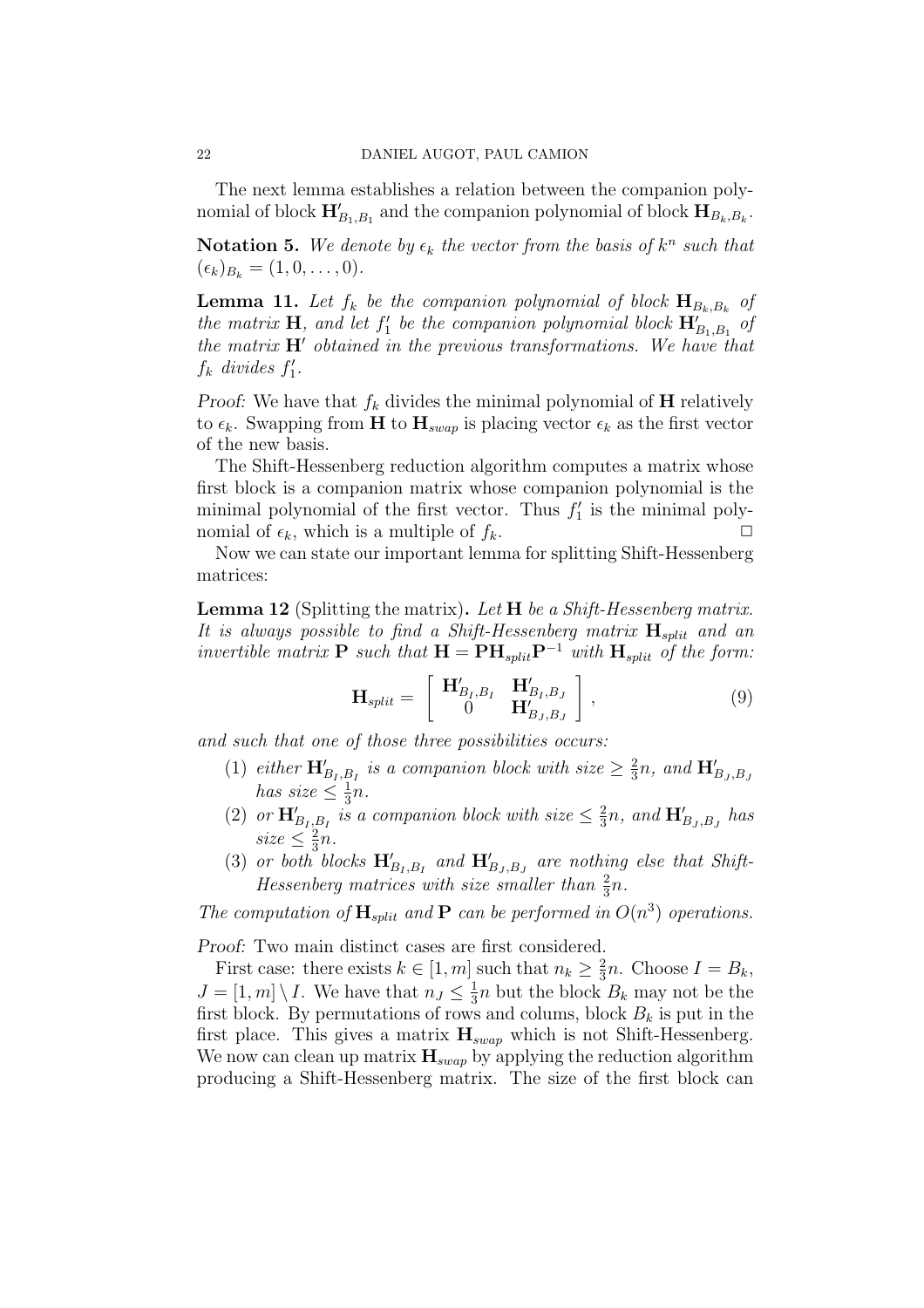only grow, by Lemma 11, and then remains larger than  $\frac{2}{3}n$ . This gives matrix  $\mathbf{H}_{split}$  shaped as in Case 1 at cost  $O(n^3)$ .

Second case: for each  $j \in [1, m], n_j < \frac{2}{3}$  $\frac{2}{3}n$ . Suppose first that all  $n_i$  are smaller than  $\frac{1}{3}n$ . In the sequence of sets  $I_i = \{1, 2, \ldots i\}$ , we choose the largest,  $I_{i_0}$  with the condition that  $\sum_{j\in I_i} n_j < \frac{2}{3}$  $rac{2}{3}n$ . Then  $I = B_1 \cup B_2 \cdots B_{i_0}$  and  $J = B_{i_0+1} \cup B_{i_0+2} \cdots \cup B_m$  both satisfy  $n_I \leq \frac{2}{3}$  $\frac{2}{3}n$ and  $n_J \leq \frac{2}{3}$  $\frac{2}{3}n$ . Indeed, since  $n_{J\setminus B_{i_0+1}} < \frac{1}{3}$  $\frac{1}{3}n$ , we have that  $n_J < \frac{1}{3}$  $\frac{1}{3}n +$  $n_{i_0+1} \leq \frac{2}{3}$  $\frac{2}{3}n$ . Then the matrix  $\mathbf{H}_{split}$  is the unchanged matrix **H**. This is case 3.

If there exists  $n_k \geq \frac{1}{3}$  $\frac{1}{3}n$ , we choose  $I = B_k$ ,  $J = [1, m] \setminus I$ . We have  $n_I \leq \frac{2}{3}$  $\frac{2}{3}n, n_J \leq \frac{2}{3}$  $\frac{2}{3}n$ . By swapping rows and columns, we put the block  $\mathbf{H}_{I,I}$  in the first place, then clean up the resulting matrix by the Shift-Hessenberg reduction algorithm in  $O(n^3)$  steps. The first block can only grow. As a result the size of the remaining block remains lower than  $\frac{2}{3}n$ ; if the size of the first block is larger than  $\frac{2}{3}n$ , then we are in Case 1, else we are in Case 2.  $\Box$ 

6.3. The algorithm itself. We now present the complete algorithm for computing a cyclic vector for a matrix  $A$  such that its minimal polynomial is square-free.

Step 1<sup>∗</sup> : computation of a Shift-Hessenberg form of A. As stated in Theorem 7, this is done in  $O(n^3)$  operations. This step needs only to be performed once, and is not needed in the recursive steps.

Step 2 : splitting the matrix. We perform the splitting indicated by Lemma 12, and obtain two submatrices  $\mathbf{H'}_{B_I,B_I}$  and  $\mathbf{H'}_{B_J,B_J}$ .

We recursively apply the algorithm on all submatrices which occur with size  $\leq \frac{2}{3}$  $rac{2}{3}n$ .

Step 3: reconstruction of a cyclic element in a new basis. We get the two vectors  $u_{B_1}$  and  $u_{B_2}$  for the equations (4) and (5) from the results of the algorithm applied at  $\mathbf{H'}_{B_I,B_I}$  and  $\mathbf{H'}_{B_J,B_J}$ . By Lemma 10 we can construct a cyclic element for  $\mathbf{H}_{split}$ , at cost  $O(n^3)$ .

Step 4: reconstruction of the cyclic element in the original basis. From a cyclic vector of  $\mathbf{H}_{split}$ , changing basis gives a cyclic vector for **H** at cost  $O(n^3)$ .

Step 5<sup>∗</sup>: reverting to the original basis. From a cyclic vector for **H**, we compute a cyclic vector for **A** by changing basis. This costs  $O(n^3)$ , and is performed only once, at the end of the algorithm.

**Theorem 12.** Given a matrix  $A \in M_n(k)$  whose minimal polynomial is square-free, a cyclic vector for **A** can be computed in  $O(n^3)$  elementary operations.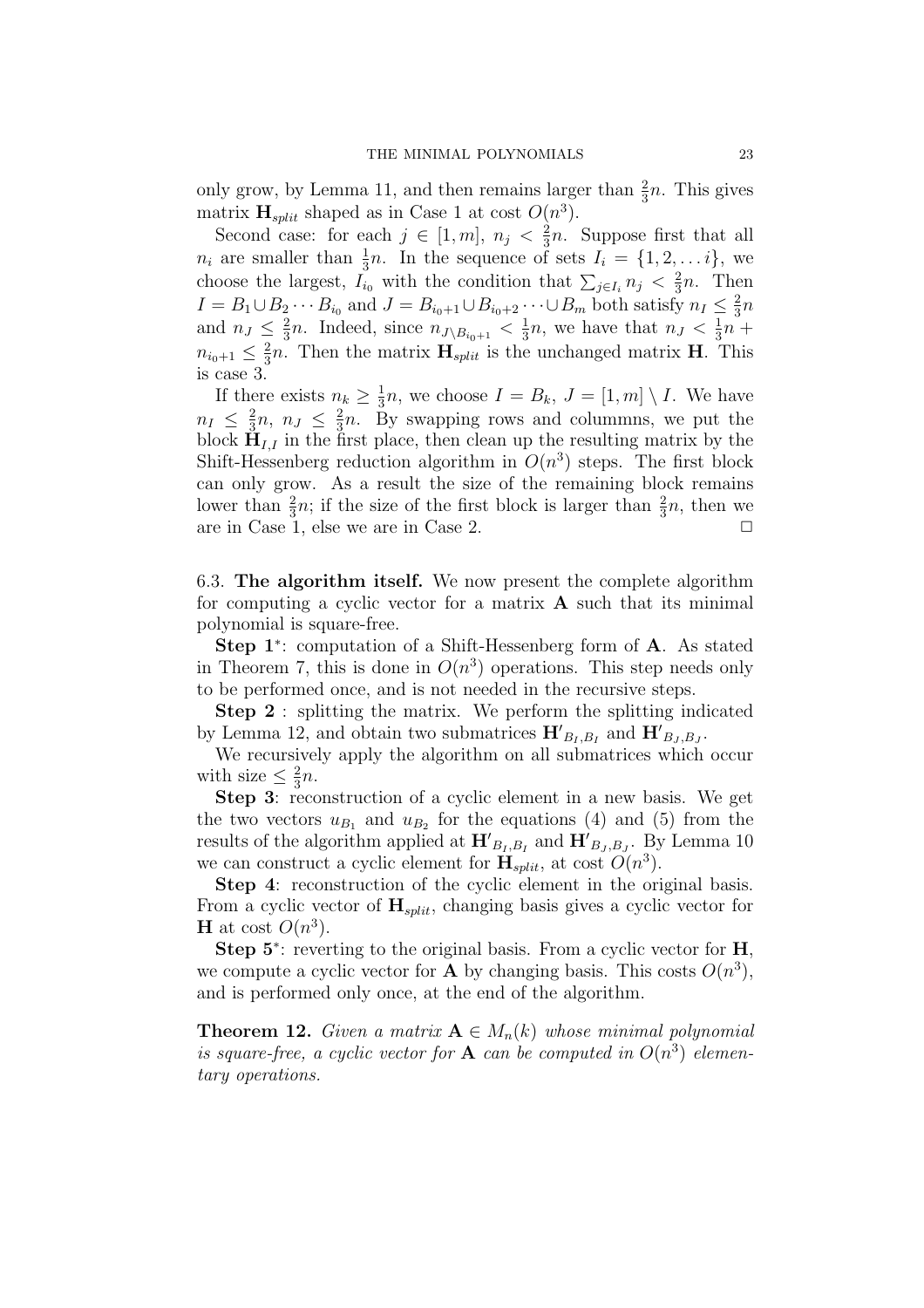Proof. The proof is easily done by recurrence, as in 3, by observing that the cost of all intermediae steps before recursion are bound by  $O(n^3)$ ).  $\Box$ 

6.4. Applications to normal bases. Before stating our result, we recall that the best known complexity for deterministic algorithms for finding a normal basis is  $O((n^2 + \log q)n^2)$  [2]. Considering probabilistic algorithms, J. Von zur Gathen [9] presents an algorithm with expected time  $O<sup>∼</sup>(n<sup>2</sup> log q)$ , where  $q = O<sup>∼</sup>(h)$  means that there exists k such that  $g = O(h \log(h)^k)$  ("soft-O" notation). Fast algorithm for polynomial multiplication and for gcd's are used. When using classical arithmetic, the complexity of this algorithm turns to  $O(n^3 + n^2 \log q)$ or  $O(n^3 \log(n))$  depending on the relative size of q and n [5].

**Corollary 4.** When  $n$  is prime to  $p$ , it is possible to compute a normal basis of  $\mathbb{F}_{n^k}$  in  $O(n^3)$  elementary operations on the data of a matrix representing the Frobenius map, that matrix being computed at cost  $O(n^3 + n^2 \log q)$ .

*Proof:* The minimal polynomial of the Frobenius map is  $X<sup>n</sup> - 1$ , which is square-free when  $gcd(n, q) = 1$ . Given the matrix  $\mathbf{F}_n$  of the Frobenius map (computed in  $O(n^3 + n^2 \log q)$ ), we are able to compute a cyclic vector for the Frobenius map in  $O(n^3)$ . This vector is a normal element.  $\Box$ 

We now consider the case where  $n = p^t$ , where p is the characteristic of the field. In that case,  $X^n - 1 = (X - 1)^n$ . Let H be a Shift-Hessenberg matrix for the Frobenius automorphism, and let  $\epsilon_1, \ldots, \epsilon_m$ be basis vector as in notation 5. Since the minimal polynomial of H is  $X<sup>n</sup> - 1$ , and is also the least common multiple of the minimum polynomial of the  $\epsilon_i$ 's, then  $X^n - 1$  is the minimal polynomial of one of the  $\epsilon_i$ . Now if  $\epsilon_l$  were cyclic with  $l < m$ , we would permute the basis vectors in order to have  $\epsilon_l$  in the first position. After reduction to Shift-Hessenberg form, it is seen that the last rows and columns would remain unchanged and in particular the zero in the subdiagonal located in the column preceding  $\epsilon_m$  would remain unchanged. This contradicts the fact that  $\epsilon_l$  is cyclic, since putting it in the first position would lead to a companion matrix.

To sum up, a reduction of any representation of the Frobenius map into a Shift-Hessenberg form exhibits  $\epsilon_m$  which necessarily is cyclic. Knowing normal bases for  $\mathbb{F}_{q^{n_1}}$  and  $\mathbb{F}_{q^{n_2}}$ , one can construct a normal element for  $\mathbb{F}_{q^{n_1 n_2}}$ , when  $gcd(n_1, n_2) = 1$  [1, 2].

**Corollary 5.** For all n, a normal basis of  $\mathbb{F}_{q^n}$  can be computed deterministically in  $O(n^3 + n^2 \log q)$  elementary operations.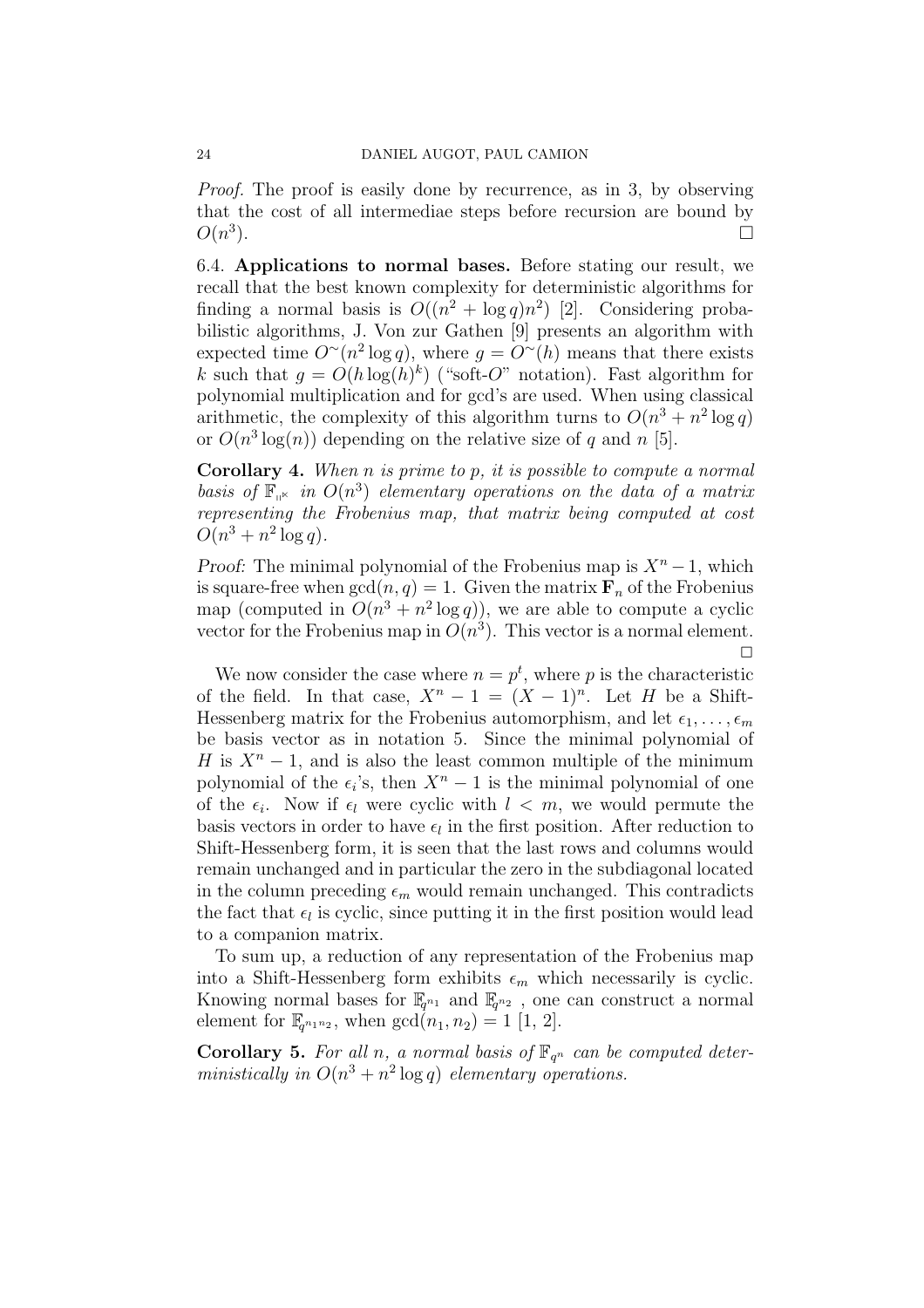#### 7. Computation of the Frobenius Form

7.1. Definitions and Notations. Furthermore we need a specific notation for the columns of a Shift-Hessenberg matrix.

Notation 6. Let H be a Shift-Hessenberg matrix:

$$
\mathbf{H} = \begin{bmatrix} \mathbf{H}_{B_1,B_1} & \mathbf{H}_{B_1,B_2} & \cdots & \mathbf{H}_{B_1,B_m} \\ 0 & \mathbf{H}_{B_2,B_2} & \cdots & \mathbf{H}_{B_2,B_m} \\ \vdots & \ddots & \vdots & \vdots \\ 0 & \cdots & 0 & \mathbf{H}_{B_m,B_m} \end{bmatrix} .
$$
 (10)

We recall that  $\epsilon_i$  the unit vector from  $\mathbf{k}^n$  such that  $(\epsilon_i)_{B_i} = {}^t(1,\ldots,0)$ (Notation 5). We set  $e_i = f_i \epsilon_i$ . Informally,  $e_i$  is seen to be the vector "above" block i in H.

We here shall describe how to compute the Expanded-Frobenius form of a matrix. A preliminary computation is done, to compute a basis for the characteristic subspaces of  $A$ , using the algorithm presented in section 2 (and thus the factorization of the characteristic polynomial of A is required). Then the expanded frobenius form for each characteristic subspace is computed, with the following method.

7.2. Computing the Frobenius form for characteristic subspaces. We considerthe case where the characteristic polynomial of the considered matrix is  $C(X) = p(X)^r$ , with  $r \geq 1$ , and  $p(X)$  irreducible.

We apply the reduction process to get a Shift-Hessenberg form **H** for the matrix, as in equation (10). The minimal polynomial of block  $H_{B_i,B_i}$  is thus  $p^{s_i}$  for some  $s_i$ .

The vector  $(e_i)_{B_1}$  seen as a polynomial, powers of p can be extracted out of  $e_i$ , using gcd computations. We thus have  $(e_i)_{B_1} = e_i^{\dagger} p^{r_i}$ , with  $e_i^{\dagger}$ i prime to p. A favorable case occurs when each  $e_i$  is such that  $r_i \geq s_i$ . In that case, we introduce the vectors:

$$
\epsilon'_2 = \epsilon_2 - e_2^{\dagger} p^{r_2 - s_2} \epsilon_1, \dots, \epsilon'_m = \epsilon_m - e_m^{\dagger} p^{r_m - s_m} \epsilon_1.
$$

For those vectors we have that  $(p^{s_i} \epsilon'_i)_{B_1} = 0$  since  $p^{s_i} \epsilon_i = e_i$ . The first vector  $\epsilon_1$  remains unchanged. The vectors  $\epsilon_1, \epsilon'_2 \dots \epsilon'_m$  yield a basis in which the matrix has the following form:

.<br> $\overline{r}$ 

$$
\begin{bmatrix}\n\mathbf{C}_{p^{s_1}} & 0 \\
0 & \mathbf{H}'\n\end{bmatrix}.
$$

The process is next applied to  $H'$ .

Otherwise, there exists  $\epsilon_j$  such that  $r_j < s_j$ . We observe the following property: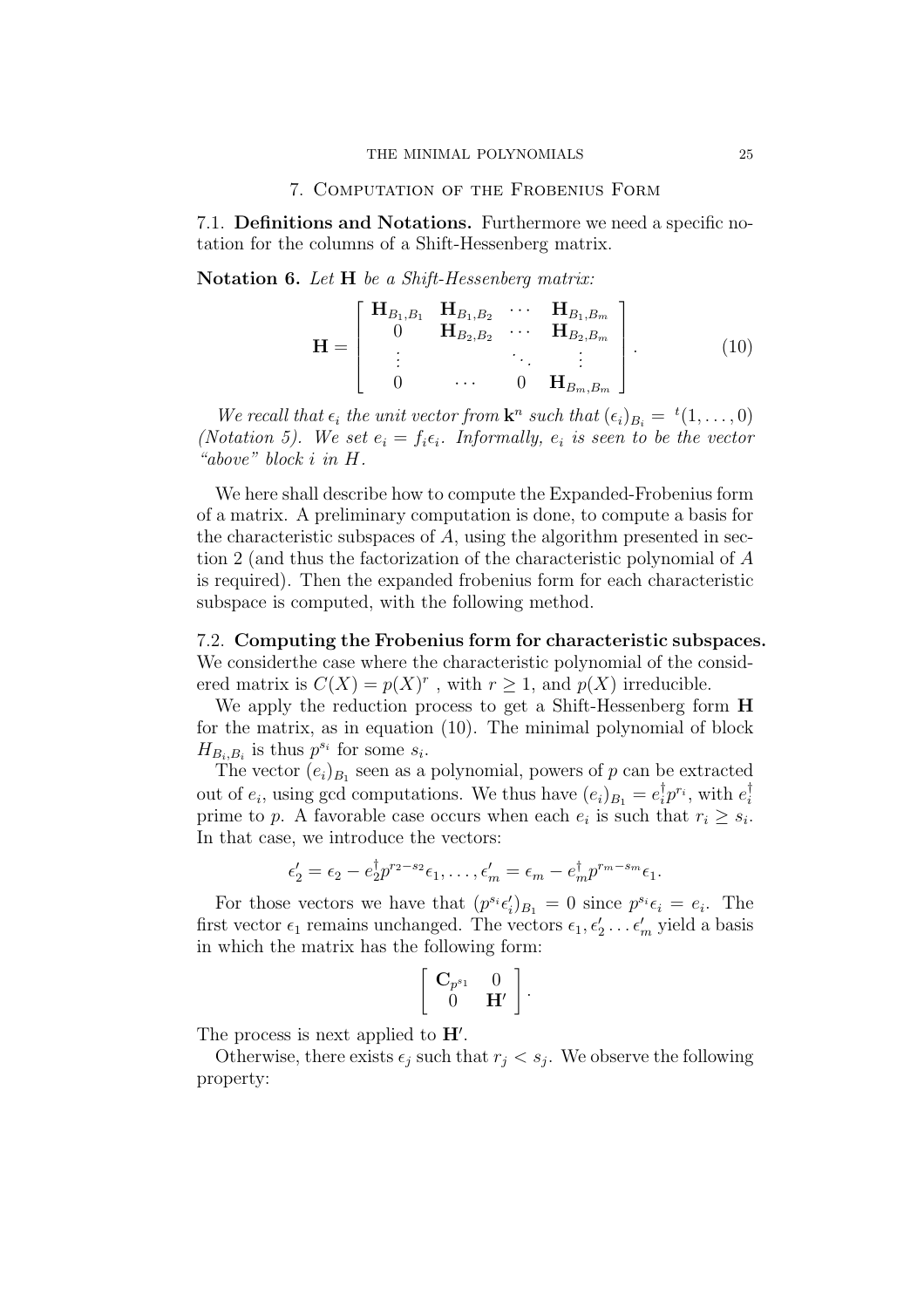**Lemma 13.** Let  $\epsilon_j$  be a vector such that  $r_j < s_j$  in the above situation. Then the minimal polynomial of  $\epsilon_j$  is  $p^t$  with  $t > s_1$ .

*Proof.* To find the minimal polynomial of  $\epsilon_i$  we have to find the lowest t such that  $p^t \epsilon_j = 0$ . We first have to compute  $p^{s_j} \epsilon_j$  in order to have that  $(p^{s_j} \epsilon_j)_{B_j}$  vanishes. This leads to  $p^{s_j} \epsilon_j = e_j$ . The coordinates of  $e_i$  on block  $B_{i-1}$  must vanish in their turn, so we apply the minimal polynomial of  $(e_{j-1})_{B_{j-1}}$ , which is  $p^{\lambda_{j-1}}$  for some  $\lambda_{j-1}$ . We get  $p^{\lambda_{j-1}}p^{s_j}\epsilon_j = p^{\lambda_{j-1}}(e_j)_{B_1}^* + v(j-2)$ , where  $v(j-2)$  is a vector with support in blocks  $B_1 \cup \cdots \cup B_{j-2}$ . We proceed in this way and at each step we get a new relation  $p^{\lambda_k + \dots + \lambda_{j-1} + s_j} \epsilon_j = p^{\lambda_k + \dots + \lambda_{j-1}} (e_j)_{B_1} + v(k-1),$ where  $v(k-1)$  lies in  $B_1 \cup \cdots \cup B_{k-1}$ .

This ends after all other coordinates vanished except those in the first block. We then have that:

$$
p^{\lambda_2 + \dots + \lambda_{j-1} + s_j} \epsilon_j = p^{\lambda_2 + \dots + \lambda_{j-1}}(e_j)_{B_1} + v(1) = p^{\lambda_2 + \dots + \lambda_{j-1}} e_j^{\dagger} p^{r_j} + v(1).
$$

We thus are left with determining the minimum exponent  $l$  such that:

$$
p^{l} \left( p^{\lambda_2} \cdots p^{\lambda_{j-1}} e_j^{\dagger} p^{r_j} + v(1) \right) = 0 \bmod p^{s_1},
$$

and we write  $v(1) = p^{r_0}v(1)^\dagger$  where  $gcd(p, v(1)^\dagger) = 1$ . Two cases are to be considered.

If  $r_0 \geq \lambda_2 + \cdots + \lambda_{j-1} + r_j$ , then  $l = s_1 - (\lambda_2 + \cdots + \lambda_{j-1} + r_j)$  and the exponent of the minimal polynomial of  $\epsilon_j$  is:

$$
t = l + \lambda_2 + \dots + \lambda_{j-1} + s_j = s_1 - r_j + s_j > s_1.
$$

In the other case,  $r_0 < \lambda_2 + \cdots + \lambda_{j-1} + r_j$ . Then  $l = s_1 - r_0$ , and the exponent of the minimal polynomial of  $\epsilon_j$  is:

$$
t = s_1 - r_0 + \lambda_2 + \dots + \lambda_{j-1} + s_j > s_1 - r_j + s_j > s_1.
$$

 $\Box$ 

For completing the algorithm in that case, we permute the basis vectors in order to have  $\epsilon_j$  in the first position. By applying the reduction algorithm, we compute a new Shift-Hessenberg form, whose first block is a companion matrix, with companion polynomial the minimal polynomial of  $\epsilon_j$ . By previous lemma, the size of the first block has grown and as a result the sizes of the other blocks had to decrease. The process stops when we have  $s_i \leq r_i$  for all i, and we apply the above method for the favourable case, or when we get a companion matrix.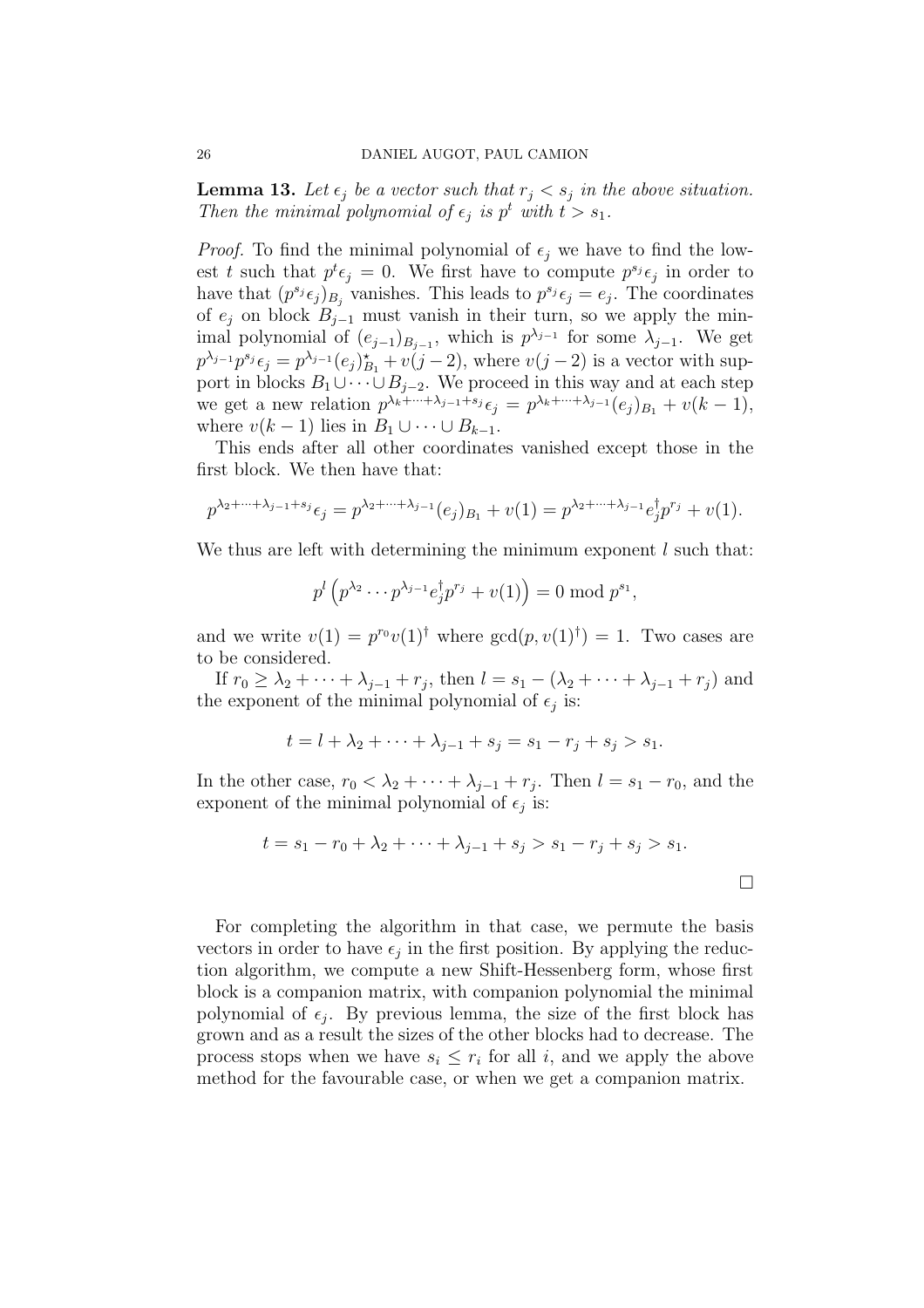7.3. Complexity. Either cleaning up the matrix when it is possible, or augmenting the size of the first block is done at cost  $O(n^3)$ . The number of times those processes are performed is bounded by  $r$ . Notice that matrices for changing bases are also obtained. Thus the complexity in the case of a characteristic subspace is bounded by  $O(n^3r)$ . The complexity for all characteristic subspaces is bounded by:

$$
O(n_1^3r_1) + O(n_2^3r_2) + \cdots + O(n_d^3r_d) \leq O(n^3(r_1 + r_2 + \cdots + r_d)).
$$

The number  $r_1 + r_2 + \cdots + r_d$  is the number of factors of the characteristic polynomial counted with multiplicities. This number is  $\log n$ on the average.

Theorem 13. Knowing the factorization of its characteristic polynomial, the Frobenius form of a matrix  $A$  and the matrix for changing basis can be computed in  $O(n^3m_A)$ , where  $m_A$  is the number of factors of the characteristic polynomial of  $A$ , counted with multiplicities. The asymptotic average complexity over a finite field is  $O(n^3 \log n)$ .

7.4. Without the factorization of the characteristic polynomial. We show how to perform the computation of the Frobenius form without the knowledge of the factorization of the characteristic polynomial. The idea is the following: the computation of the Shift-Hessenberg form of the matrix A yields a partial factorization of the characteristic polynomial $C$  of  $A$ . Using a "factor refinement" process, the characteristic polynomial C can be factorized into  $C = P_1^{r_1} \dots P_k^{r_k}$ , with  $gcd(P_i, P_j) = 1$ , when  $i \neq j$ . The algorithm for theorem 8 can be applied to compute the restriction of the matrix to the subspaces ker  $P_i(A)^{r_i}$ ,  $i = 1...k$ . Then the previous algorithm can be applied, making the (eventually false) assumption that the  $P_i$ 's are irreducible. If some problem is encountered, then a newer factorization is obtained, and new subspaces are computed.

Here are the details of the algorithm:

**Input** Matrix A, (whose characteristic polynomial is denoted  $C$ ).

**Step 1** Computation of a Shift-Hessenbergform H for A. If a companion matrix is obtained, then the algorithm stops returning H.

Step 2 "Factor Refinement". The diagonal companion blocks of matrix H yield factors  $f_1, \ldots, f_m$ , such that  $f_1 \ldots f_m = C$ . The factor refinement is to extract pairwise gcd's from that list recursively, until we get a list  $P_1^{r_1} \dots P_k^{r_k} = C$ , with  $gcd(P_i, P_j) = 1$ , for  $i \neq j$ . The subspaces  $V_i = \ker P_i(A)^{r_i}$  are called pseudo-characteristic subpaces. **Step 3** Computing the restriction of H the pseudo-characteristic sub-

paces. This is done using the algorithm from theorem 8. This algorithm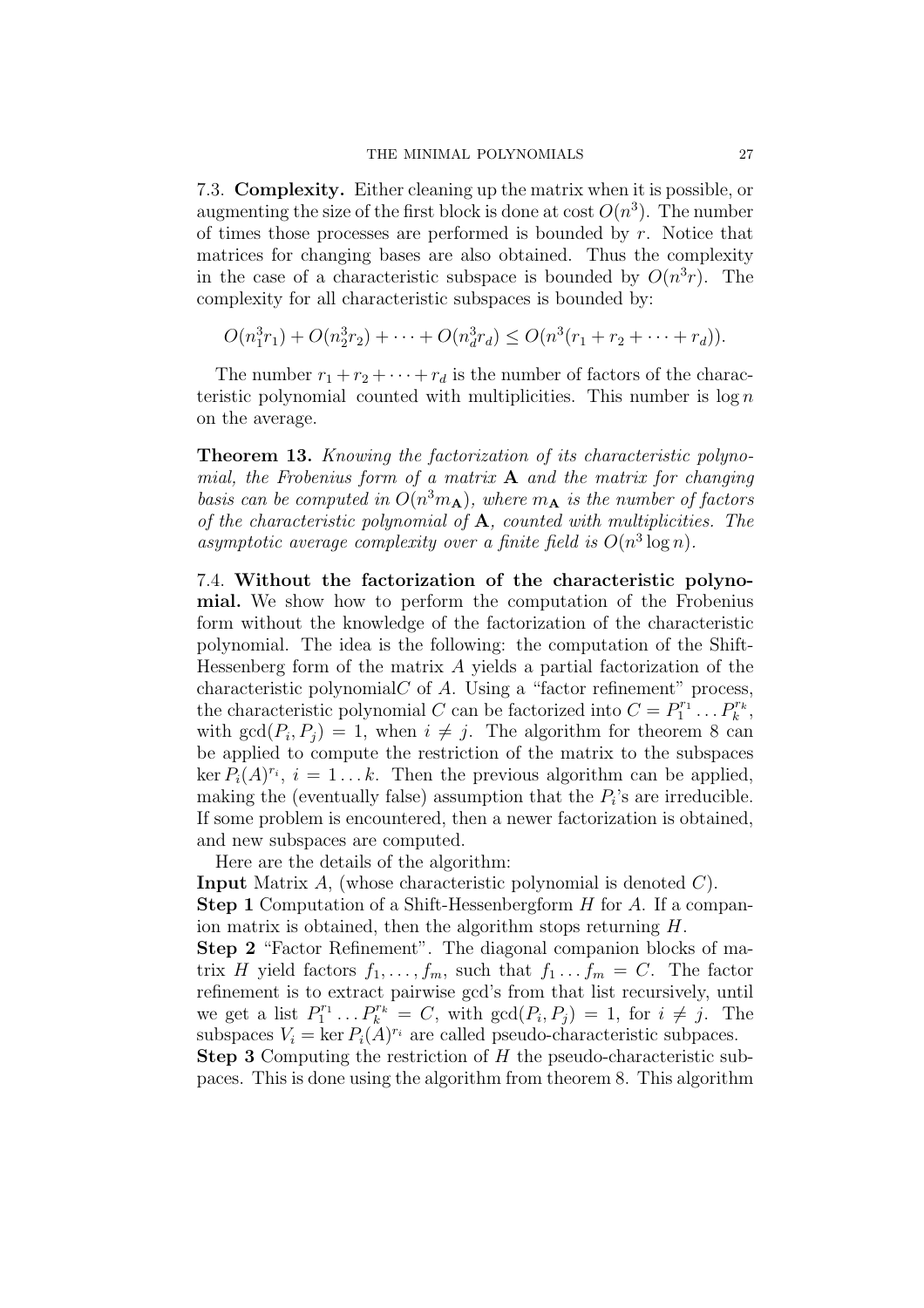is recursive, and at each step a Shift-Hessenberg form for each  $V_i$  is computed. Diagonal blocks appearing in Shift-Hessenberg forms along this process may show new factors  $P'_i$ , in which case the refinement process is applied, and new pseudo-characteristic subpaces are computed. This ends in the knowledge of the Shift-Hessenberg form of the restriction of H to new pseudo-characteristic subpaces  $V_i' = \ker P'_{i}(A)^{r'_{i}}$ , with  $C = P'^{r'_{1}}_{1} \dots P'^{r'_{k'}}_{k'}$ .

Step 4 Computing the Frobenius form for each pseudo-characteristic subspace. We apply the algorithm described in previous section, making the (possibly wrong) hypothesis that we are faced with a matrix  $H$ whose characteristic polynomial is  $p^r$  with p irreducible.

As previously, the vectors  $(e_i)_{B_1}$  seen as polynomials, powers of p are extracted out of  $e_i$ , using repeated gcd computations. If all gcd's are powers of p, then we end with  $(e_i)_{B_1} = e_i^{\dagger} p^{r_i}$ , with  $e_i^{\dagger}$  prime to p. If some gcd is not a power of  $p$ , then a factor of  $p$  has been found, and refinement for new subspaces is done, goto to Step 3. If it is not the case, then the same favorable case may appears as previously, and the process goes on (cleaning the first block). If the unfavorable case happens, then we put in first position a vector  $\epsilon_i$  such that  $r_i > s_i$ , and apply the Shift-Hessenberg reduction. Then the minimal polynomial of  $\epsilon_i$  appears on the first block: if it a power of p, then the size of the first block has grown (same argument as lemma 13, if not, a new factor of p appears, and refinement is done, goto to **Step 3**.

### 8. Conclusion

The efficiency of the presented algorithms is due to two major procedures here introduced.

The first one is the use of a divide-and-conquer algorithm which splits matrices of size n into sub-matrices of size  $\leq \frac{2}{3}$  $\frac{2}{3}n$ . Therefore we make the following remark: the cost of such an algorithm is the same as the cost for "dividing" and for "recombining" only once. The second is the use of the Shift-Hessenberg form, which is very sparse on the average, and which reflects some algebraic properties of the matrix. It can be computed at low cost and above all it allows one to make the most of the isomorphism from the algebra generated by the given matrix onto an algebra of polynomials by converting operations on matrices into operations on polynomials.

Considering the results of this paper, a natural question raises. Does there exist a deterministic algorithm for obtaining the Frobenius form of any matrix in  $O(n^3)$  elementary operations on the average?